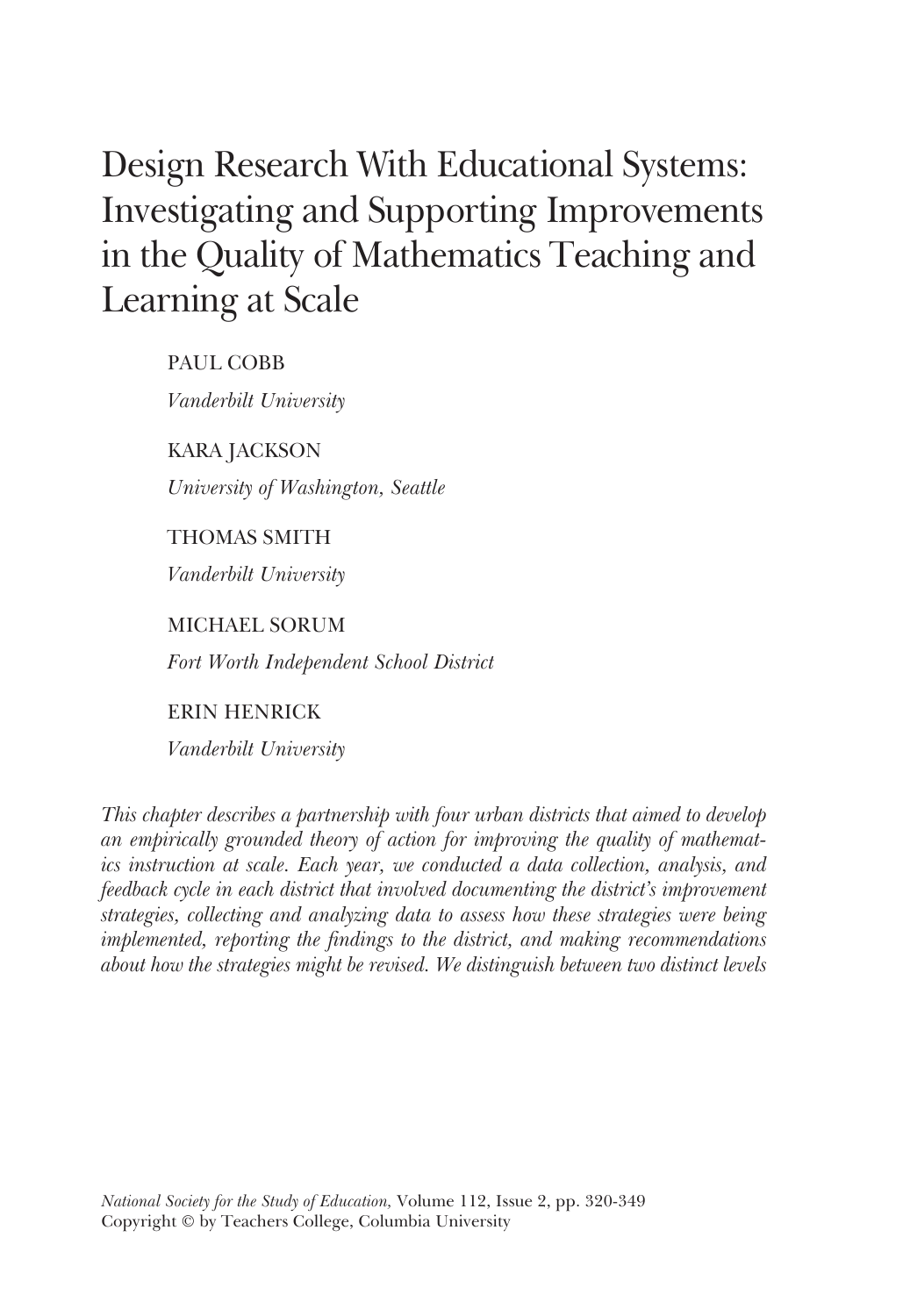*of analysis: providing the districts with timely evidence of how their strategies were playing out in schools, and testing and elaborating the conjectures that comprise our theory of action for instructional improvement. We clarify the crucial role that two research tools played at each level of analysis: our emerging theory of action and an interpretive framework that we used to assess the potential of each district's strategies to contribute to instructional improvement. We also illustrate that our collaboration with the four districts instantiates the basic tenets of design-based implementation research and involved conducting systematic inquiry to develop theory related to improving the quality of classroom instruction and student learning at the system level.*

This chapter describes the Middle-school Mathematics and the Institutional Setting of Teaching (MIST) project, which seeks to develop an empirically grounded theory of action for improving the quality of mathematics instruction at scale. At the time of writing, we are in the fifth year of an eight-year collaboration with urban school districts that focuses on middle-grades mathematics. As part of these collaborations, we test, revise, and elaborate conjectures about school and district supports and accountability relations for instructional improvement that comprise our evolving theory of action. The current iteration of this theory of action comprises five interrelated components: curriculum materials and associated instructional guidance instruments, such as curriculum frameworks; pull-out teacher professional development and schoolbased teacher collaborative meetings; mathematics coaches' practices in supporting teachers' learning; school leaders' practices as instructional leaders in mathematics; and district leaders' practices in supporting the development of school-level capacity for instructional improvement. (A presentation of the current theory of action is beyond the scope of the chapter. The reader is referrred to Cobb and Jackson (2011) for a discussion of each of these components.)

We limit our focus in this chapter to the first phase of MIST, conducted 2007–2011, in which we partnered with four urban districts that served a total of 360,000 students. As we will clarify, the approach we took in collaborating with leaders in the four districts was consistent with the basic tenets of design-based implementation research (DBIR) as articulated by Penuel, Fishman, Cheng, and Sabelli (2011), and involved co-designing improvement strategies that were informed by data.

The motivation for MIST stems in large part from the observation that although research in mathematics education, teacher education, and related fields has made considerable progress in recent years, this work has had little influence on instruction in most U.S. mathematics classrooms (Stigler & Hiebert, 1999). In our view, this limited impact is attributable in large measure to the lack of synergy between research on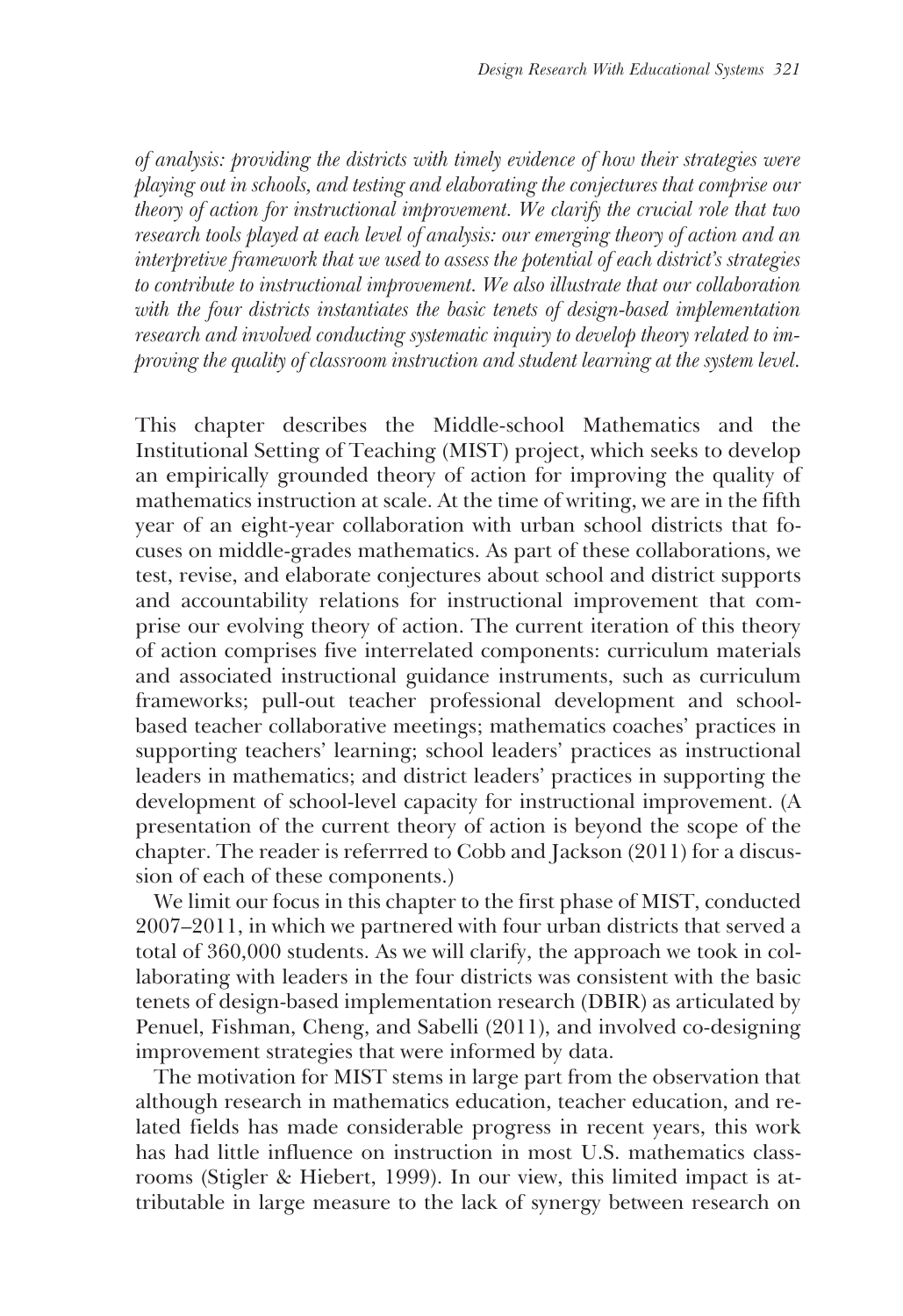classroom teaching and learning on the one hand and research on educational policy and leadership on the other hand. Research on teaching and learning in mathematics and in other subject matter areas typically treats classrooms as existing in an institutional vacuum despite the abundant evidence that teachers' instructional practices are profoundly influenced by the school and district settings in which they work (for notable exceptions, see Nelson & Sassi, 2005; Stein & Spillane, 2005). As a consequence, this research has little to say about supports for instructional improvement that extend beyond issues of curriculum and teacher professional development. For its part, research in educational policy and leadership typically treats the classroom as a black box and fails to take a position on what counts as high-quality instruction (for notable exceptions, see Coburn & Russell, 2008; Cohen, 2011; Spillane & Thompson, 1997). As a consequence, the resulting recommendations for school and district improvement strategies are relatively global and generic.

Given the limitations of the current research base, school and district leaders who are pursuing ambitious agendas for instructional improvement that involve significant teacher learning necessarily have to go into uncharted territory as they formulate and implement improvement strategies. Although there are coherent bodies of research on teacher professional development and productive teacher collaborative work (Borko, 2004; Horn & Little, 2010), research on content-focused coaching is underdeveloped, research on school instructional leadership in mathematics (and other content areas) provides conflicting advice (Resnick, 2010; Stein & Nelson, 2003), and research on the role of district leadership practices in supporting the development of school capacity for instructional improvement is extremely sparse (cf. Honig, 2008; Honig, 2013). Our intent in developing an empirically grounded theory of action for instructional improvement in mathematics is to begin to address some of these limitations.

In this chapter, we describe how we are attempting to achieve this goal and highlight how this work contributes to an understanding of the nature of *evidence* in DBIR. Penuel et al. (2011) noted that design-based implementation research is an emerging methodology and observed that the practical aspects of the work can easily overshadow the need for rigorous research. They went on to call for the establishment of:

[S]hared norms and practices regarding theory development and the specification and testing of specific claims or conjectures. In other words, the approach needs to establish a distinctive "argumentative grammar" (Kelly, 2004) for judging the adequacy of data supports for particular claims and theories and for warrants that link claims to data. (Penuel et al., 2011, p. 355)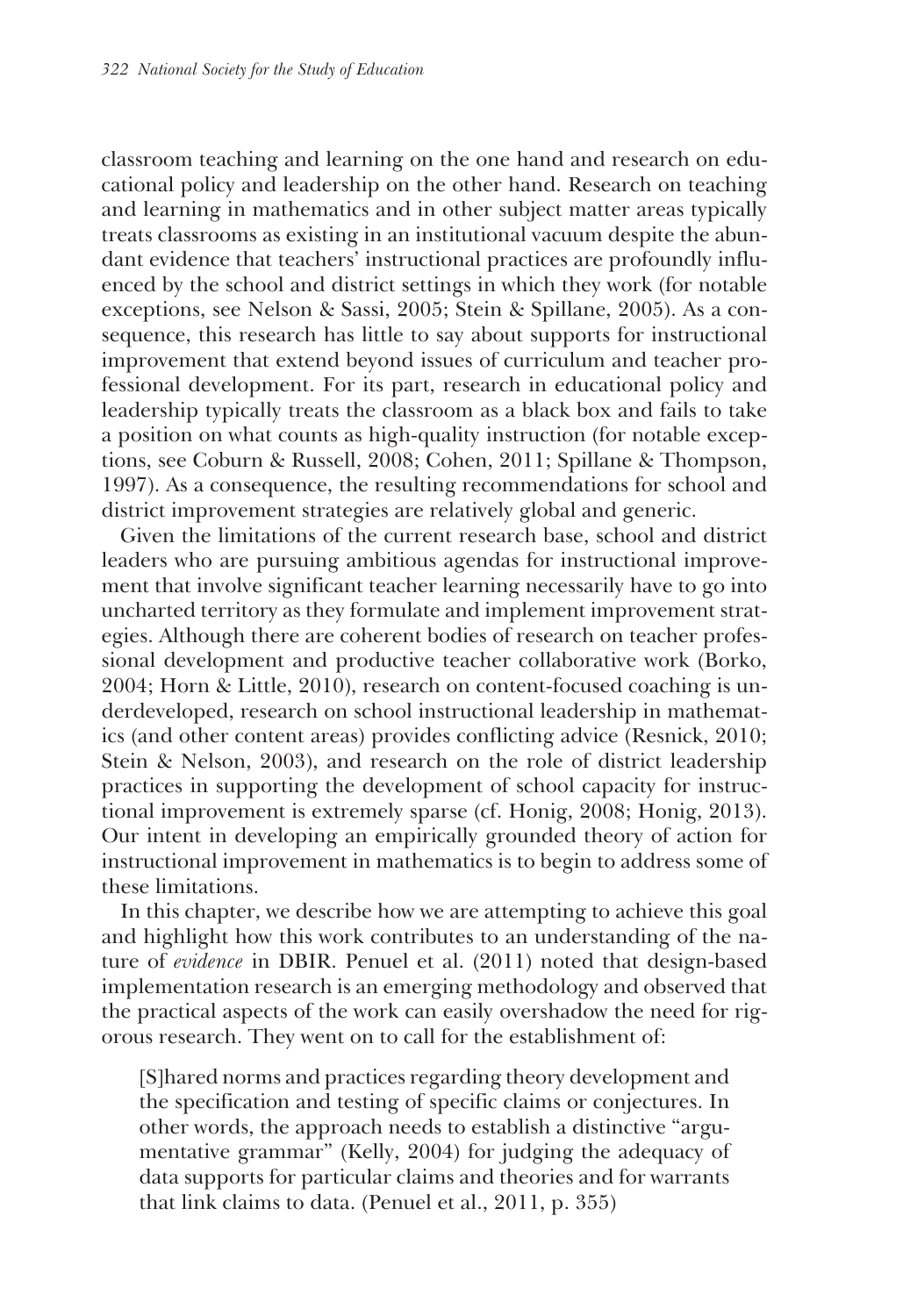We first give an overview of MIST. Next, we clarify that the project involves both pragmatic and research-oriented goals, and we describe the research tools that we developed in our work with the four districts. We then focus on the role of evidence in achieving the pragmatic goal of the project as we describe the data collection, analysis, and feedback cycles that we conducted in each of the four partner districts each year in order to provide them with timely evidence of how their strategies were playing out in schools. Finally, we focus on the research-oriented goals of the project and discuss how we use evidence to develop and revise our emerging theory of action for instructional improvement in mathematics.

## PROJECT OVERVIEW

Any investigation that focuses on instructional improvement necessarily takes a position on what counts as high-quality teaching, and, thus, on what is worth knowing and doing mathematically (Hiebert & Grouws, 2007). The goals for students' mathematical learning on which we focused included conceptual understanding of central mathematical ideas, justifying and generalizing solutions, and making connections between multiple representations of mathematical ideas, as well as procedural fluency. Research in mathematics education, the learning sciences, and related fields indicates that students' attainment of these learning goals requires frequent opportunities to solve cognitively-demanding tasks (i.e., nonroutine tasks that have the potential to support students in connecting mathematical representations and ideas) (Stein, Smith, Henningsen, & Silver, 2000). In addition, attainment of the goals requires that students participate in whole-class discussions in which the teacher presses them to justify their reasoning and to make connections between solutions (Franke, Kazemi, & Battey, 2007; Stein, Engle, Smith, & Hughes, 2008). Instructional practices of this type have been called ambitious because they aim at rigorous goals for students' learning (Lampert, 2001). Research on teacher learning indicates that most teachers' development of ambitious classroom practices involves the reorganization rather than the mere elaboration or extension of current practices (Kazemi, Franke, & Lampert, 2009). The findings of a number of studies indicate that significant teacher learning of this type requires substantial support for an extended period of time (Darling-Hammond, Wei, Andree, Richardson, & Orphanos, 2009). Our primary research goal of developing a theory of action, therefore, involved testing and refining conjectures about supports and accountability relations that scaffold and press for teachers' reorganization of their instructional practices.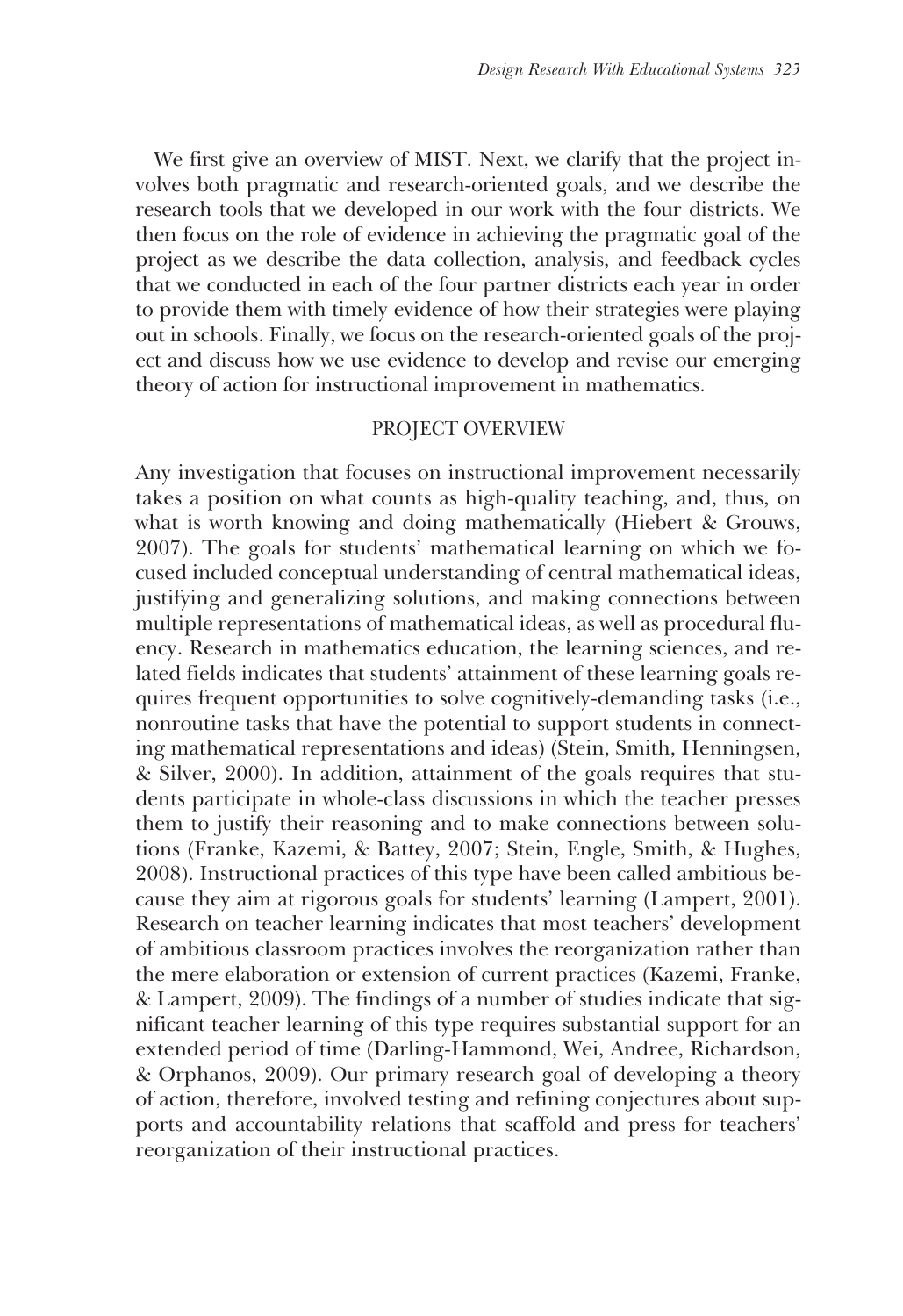## RECRUITMENT OF PARTNER DISTRICTS

Given our focus on ambitious mathematics instruction, our first criterion when recruiting districts was that they were aiming at rigorous goals for students' mathematical learning. Our second criterion was that they were responding to high-stakes accountability pressures by attempting to implement strategies that went beyond "teaching to the test" by supporting and holding teachers accountable for improving the quality of their instructional practices. Recruiting districts was challenging because our planned data collection was quite extensive. Although we promised to provide feedback on how their improvement strategies were playing out in schools, we could not provide examples of such feedback at the outset of the project. After several false starts, we were eventually able to recruit four districts that met our criteria. A leading intermediary organization that supports the work of urban districts, the Institute for Learning (IFL, see Scherrer, Israel, & Resnick, 2013), generously facilitated our entry into three of the districts. The final district was participating in another project that was led by a member of the MIST research team. Although there was some variation in the districts' improvement strategies, they all expected teachers to use instructional materials for middle-grades mathematics that aimed at ambitious goals for students' learning and were providing professional development for teachers and school leaders to support the implementation of these materials.

The four districts were all coping with a range of challenges typical of urban districts including limited financial resources, a high proportion of students from poor communities, high teacher turnover, a high proportion of novice teachers, and highly public federal and state accountability systems. As an illustration, at the time that we began working with one of our partner districts, Fort Worth Independent School District (FWISD), a new superintendent and her staff were dealing with massive budget cuts, a new testing and accountability system, and serious student achievement issues. In 2005, only 31% of African American and 44% of Hispanic students achieved standard on the eighth-grade mathematics Texas Assessment of Knowledge and Skills (TAKS).

In response, FWISD leaders drew on work they were conducting with IFL to develop a comprehensive set of instructional improvement strategies that included adopting a high-quality standards-based, inquiryoriented curriculum for middle-grades mathematics; developing an accompanying curriculum framework that identified relevant instructional resources and provided guidance on differentiating instruction; hiring mathematics coaches for each middle school who taught half of the day and coached their peers the other half of the day; hiring a small cadre of central office mathematics specialists; and providing ongoing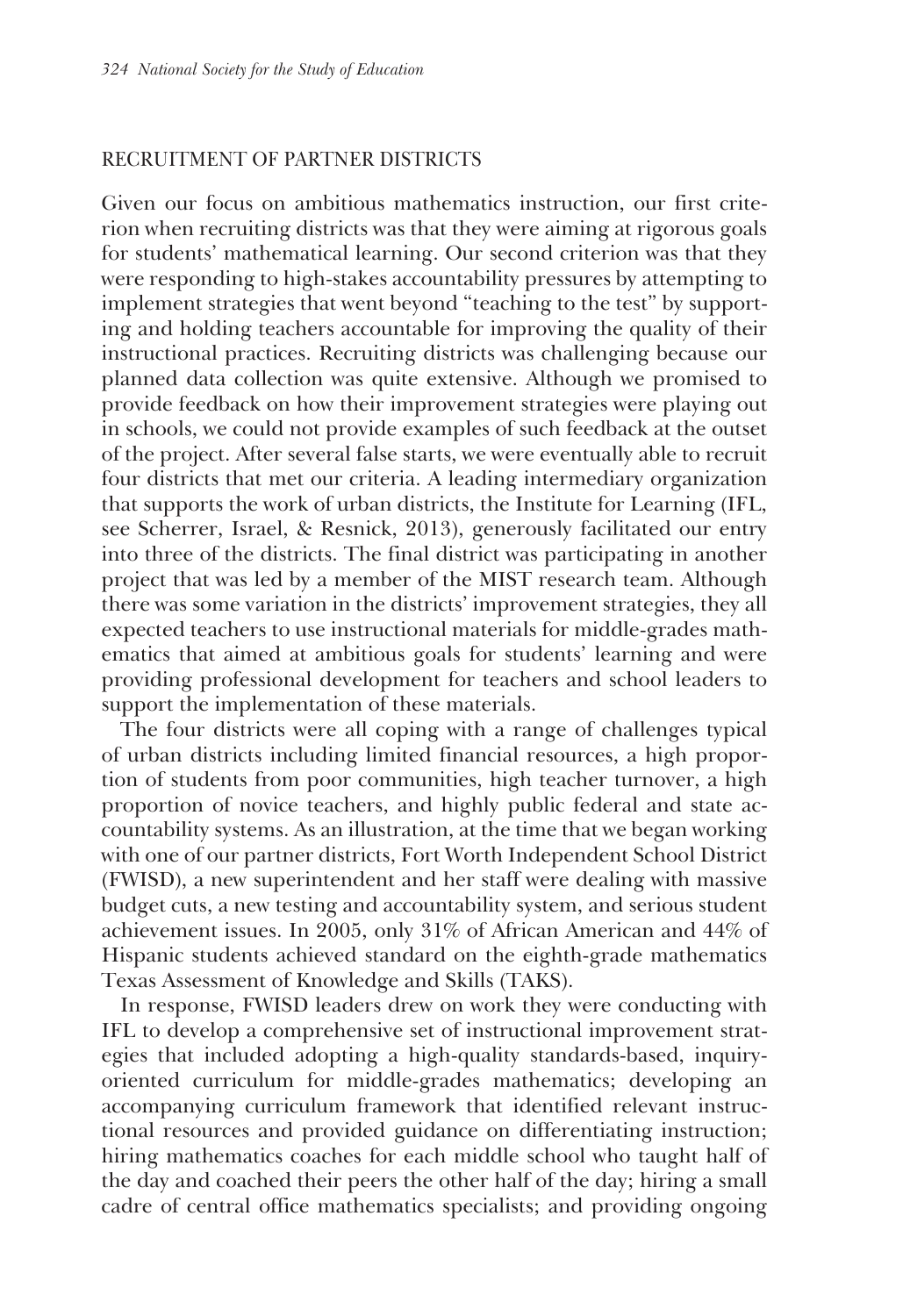professional development for mathematics teachers and coaches, and for principals and assistant principals to support their development as instructional leaders in mathematics. FWISD leaders had prescribed roles and responsibilities for each "layer" of the organization to support the implementation of these strategies, and were using IFL tools such as The Learning Walk™ (a protocol and set of routines for observing and reflecting on practice) to monitor the quality of implementation. The process of recruiting FWISD involved extended consultations, both in person and by phone, before district leaders concluded that the proposed collaboration had the potential to add value to their work by clarifying their improvement strategies and by co-constructing an evaluation of the work.

Once leaders in FWISD and the other three districts agreed to work with us, we requested their assistance in selecting approximately six middle-grades schools that were representative across each district in terms of their capacity for instructional improvement. We explained that we wanted to provide them with feedback that would be applicable to middle-grades schools in their districts in general, not only to schools in our sample. Once we had identified schools, we recruited 30 randomly selected mathematics teachers, the mathematics coaches that served these schools, and the school leaders (i.e., the principal and any assistant principals who were responsible for monitoring mathematics instruction), as well as district leaders across central office units, for a total of approximately 50 participants in each district.

## LEVELS OF ANALYSIS AND RESEARCH TOOLS

Our collaboration with the four districts involved conducting data collection, analysis, and feedback cycles in each district each year. Each cycle (discussed in detail below) involved documenting the district's improvement strategies, collecting and analyzing data to assess how these strategies were being implemented, reporting the findings to the district, and making recommendations about how the strategies might be revised. In conducting this work, we differentiated between two distinct levels of analysis. The first level was pragmatic and involved providing the districts with timely evidence of how their strategies were playing out in schools. The second level focused on our primary research goal of developing an empirically grounded theory of action for instructional improvement that is generalizable and could inform instructional improvement in other districts. At the second level, we assembled evidence to test, revise, and elaborate conjectures about supports and accountability relations that we had developed prior to working with the four districts by drawing on the available research literature. These two levels of analysis were interdependent in that insights that we developed while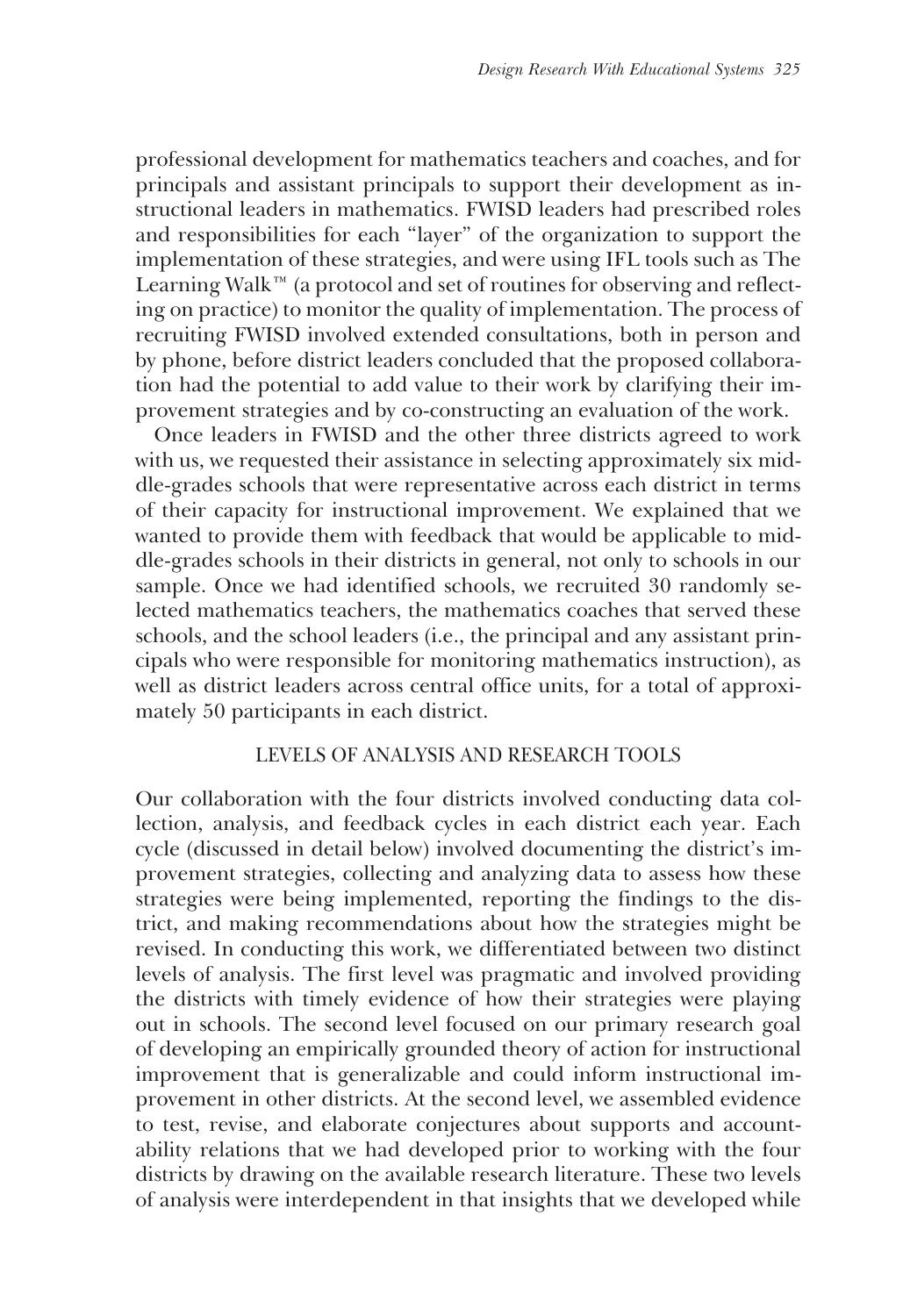

**Figure 1. Relationship between the pragmatic and research-oriented levels of analysis**

formulating empirically grounded recommendations to the districts informed the revision of our theory of action (see Figure 1). Conversely, the current iteration of the theory of action was an essential research tool at each point in our collaboration with the partner districts and guided  $\frac{1}{2}$  our formulation of recommendations about how they might revise their improvement strategies. our formulation of recommendations about now they might revise then

# INTERPRETIVE FRAMEWORK

We found it essential to create a second research tool, an interpretive framework, that we could use to assess the potential of each district's reflects the view that co-participation with others who have already developed relatively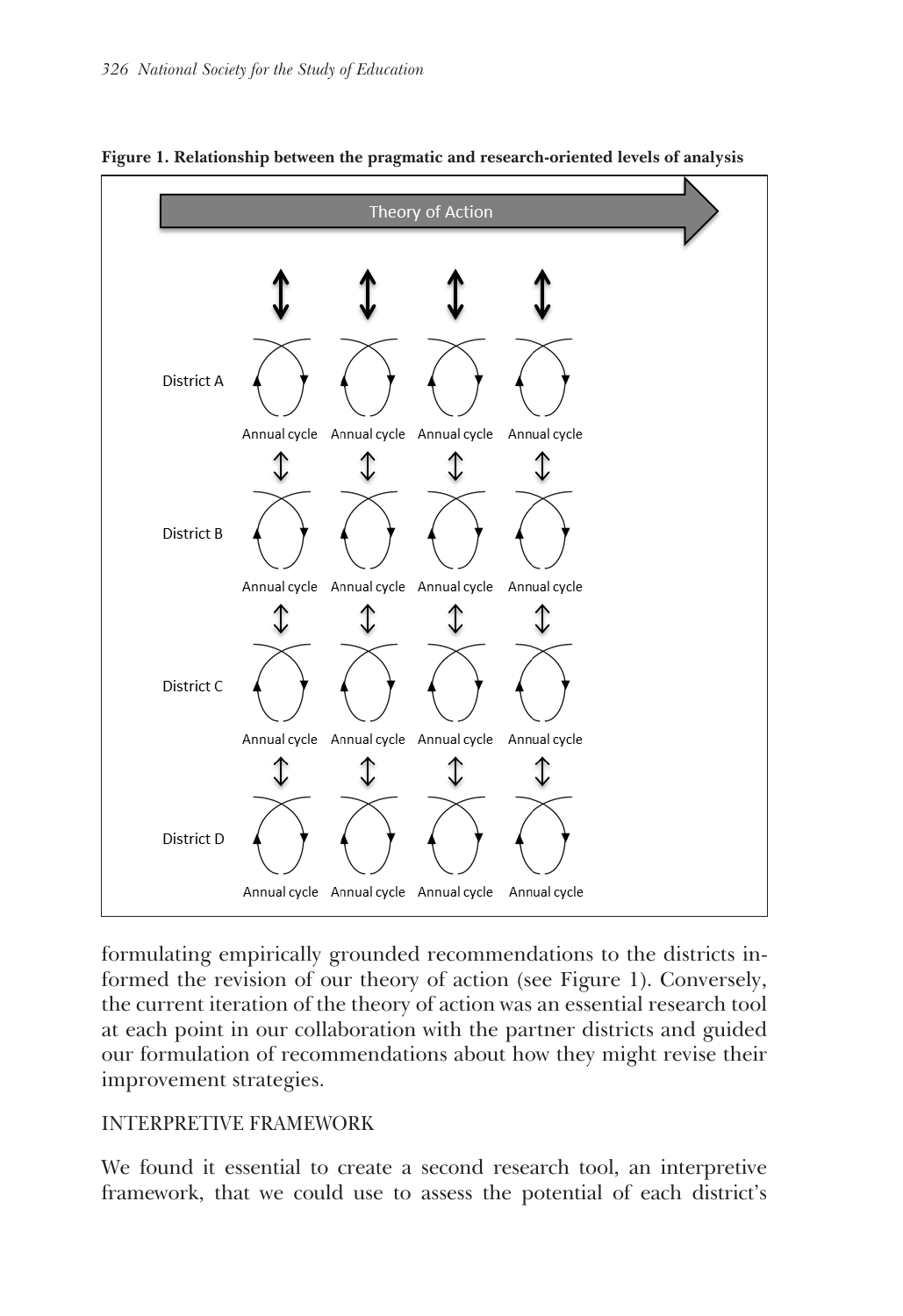designed or intended strategies to contribute to instructional improvement, and to account for the consequences of the strategies once they were implemented. The interpretive framework distinguishes between four general types of supports that capture all the improvement strategies that our four partner districts attempted to implement across the four years (2007–2011): new positions, learning events (including professional development), organizational routines, and tools. In developing the framework, we drew on research in the learning sciences, teacher learning, and related fields to assess the potential of each general type of support to scaffold teachers', coaches', and school leaders' reorganization of their practices. We clarify the nature of each type of support and its potential to support practitioners' learning in the following paragraphs. As will become apparent, the framework reflects the view that co-participation with others who have already developed relatively accomplished practices is essential when the learning demands of an improvement strategy require the reorganization rather than the extension or elaboration of current practices (Lave & Wenger, 1991; Rogoff, 1997; Sfard, 2008).

## *New Positions*

District instructional improvement strategies often include the creation of new positions with responsibilities that include supporting others' learning by providing expert guidance (Bryk, 2009; Spillane & Thompson, 1997). For example, FWISD created the position of a school-based mathematics coach in each middle school; the coach's responsibilities included providing support for groups of teachers and individual teachers in their classrooms, and supporting their principals' work as instructional leaders in mathematics.

# *Learning Events*

Professional development sessions for school leaders and members of other role groups are instances of learning events, which we define as scheduled meetings that can give rise to opportunities for participants to improve their practices. Several distinctions proved useful when assessing the four partner districts' intended improvement strategies. First, *ongoing intentional learning events* are designed as a series of meetings that build on one another and typically involve a relatively small number of participants. Because a small number of participants is involved, the group has the potential to evolve into a genuine community of practice that works together for the explicit purpose of improving their practices (Brown & Duguid, 1991; Rogoff, 1994). In contrast, *discrete intentional learning events* include meetings that are not designed to build on each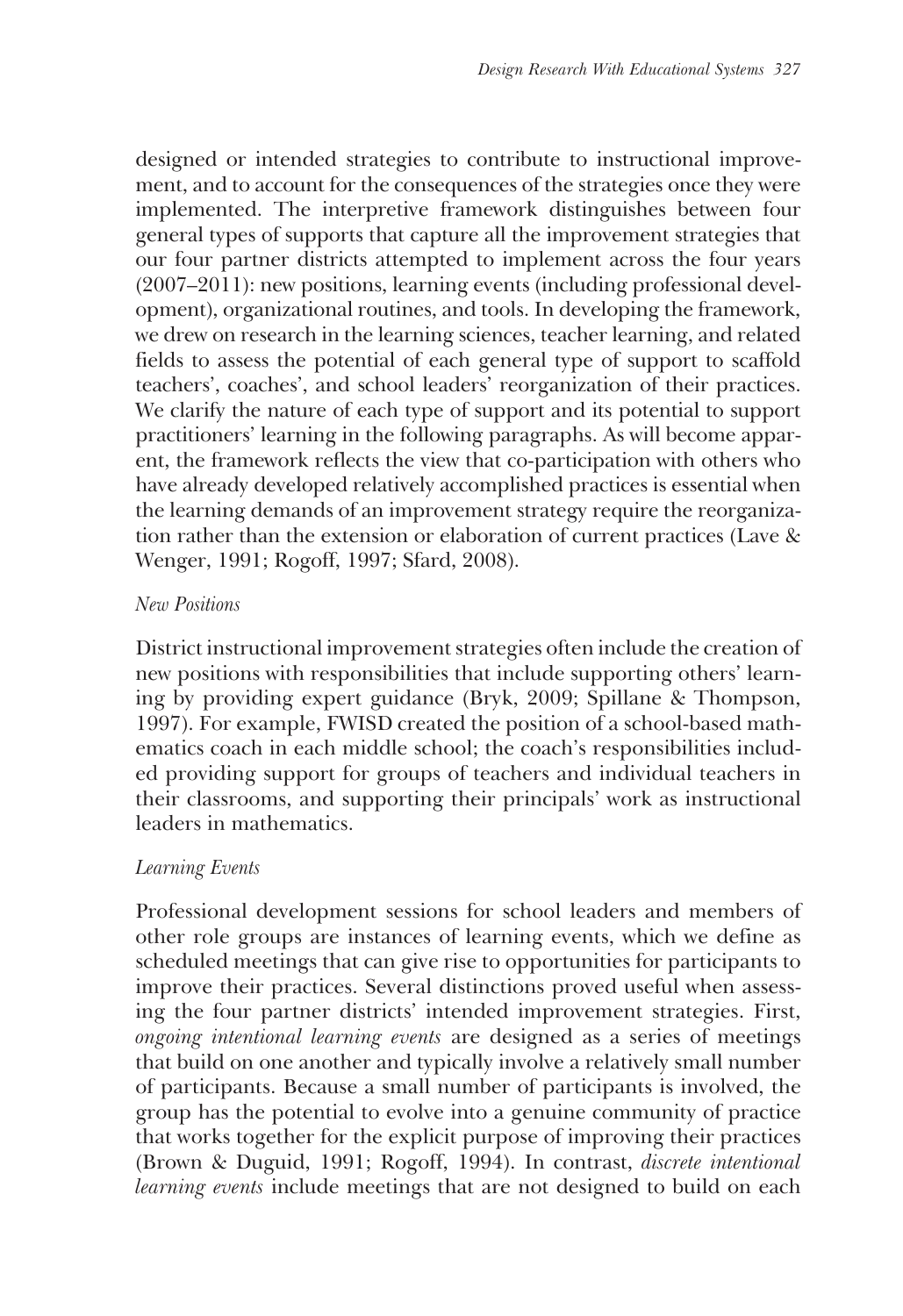other, including one-off professional development sessions. Although, discrete intentional learning events are, by themselves, unlikely to support significant reorganizations of practice (Lave, 1993), they have the potential to support the elaboration or extension of current practices (e.g., training school leaders on a classroom observation tool that is consistent with their current views of high-quality mathematics instruction).

Learning opportunities can also arise *incidentally* as school and district personnel collaborate with others with greater expertise to carry out functions of the school or district. For example, middle-school principals and mathematics coaches in FWISD were expected to meet weekly to discuss their classroom observations. It is possible that learning opportunities could arise for principals in the course of these meetings as the coaches presumably had greater expertise in mathematics instruction. In general, the extent to which interactions with a more knowledgeable other involve significant learning opportunities depends on whether the interactions focus on problems of practice (Ball, Sleep, Boerst, & Bass, 2009; Lampert, 2010).

#### *New Organizational Routines*

Instructional improvement strategies sometimes include the specification of new organizational routines. Feldman and Pentland (2003) define organizational routines as "repetitive, recognizable patterns of interdependent actions, carried out by multiple actors" (p. 94). As Sherer and Spillane (2011) clarify, the introduction of carefully designed organizational routines can be an important means of supporting learning. As an illustration of an organizational routine, leaders in FWISD expected that middle-school principals would conduct Learning Walks with the mathematics coach at their schools on a regular basis. A Learning Walk is a repetitive, recognizable pattern of actions that involves determining the focus of classroom observations (e.g., the extent to which teachers maintain the cognitive challenge of tasks throughout the lesson), selecting classrooms to visit, observing a classroom, and then conferring to discuss observations before moving on to the next classroom. Organizational routines in which a more knowledgeable other scaffolds relative novices' learning as they co-participate in activities that are close to practice is a potentially productive means of supporting the reorganization of practice (Grossman & McDonald, 2008; Lampert & Graziani, 2009).

#### *New Tools*

By tools, we mean material entities that are used instrumentally to achieve a goal or purpose. Large-scale instructional improvement efforts almost invariably involve the introduction of a range of new tools designed to be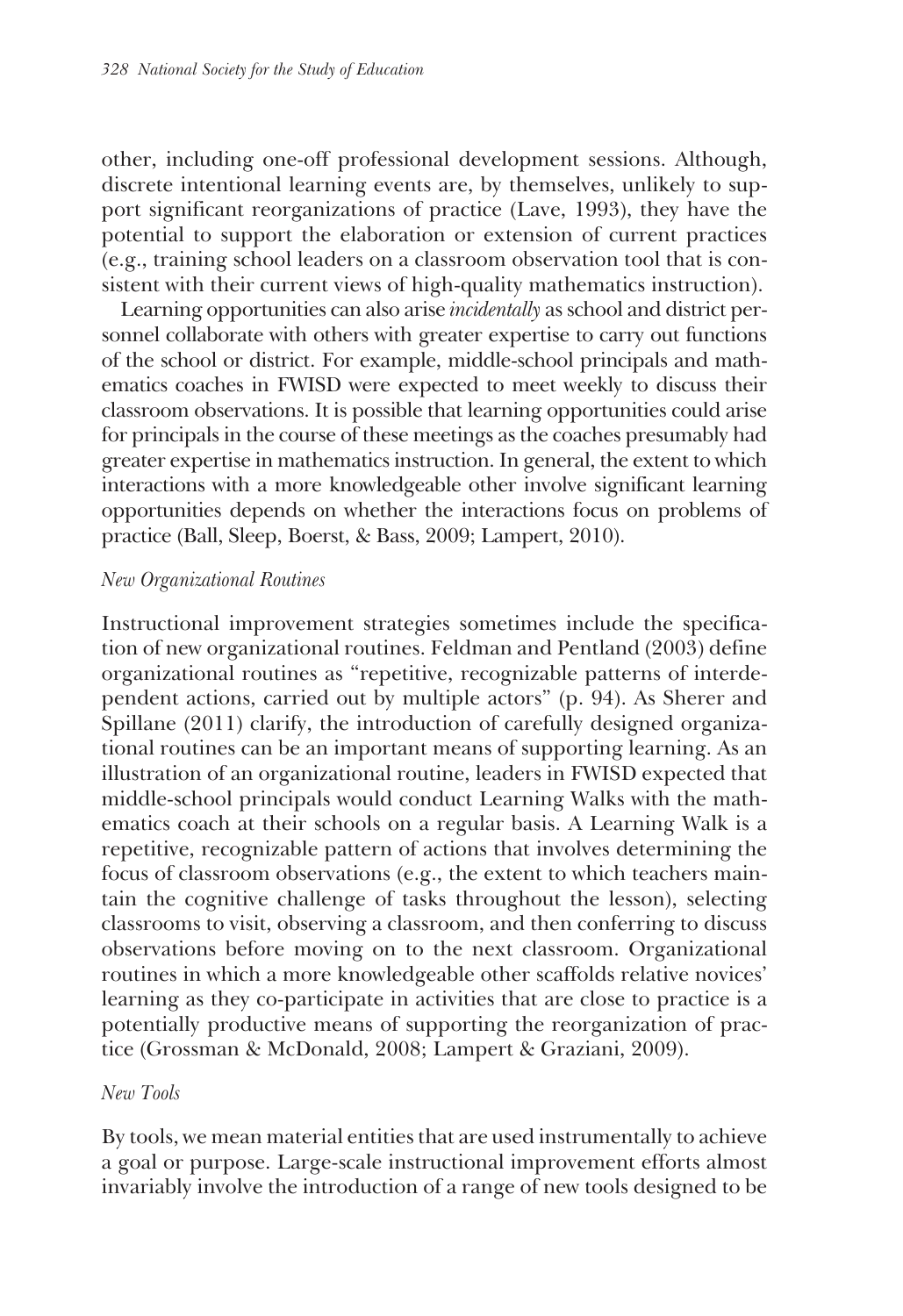used in practice, including newly adopted instructional materials and revised curriculum frameworks for teachers, and new classroom observation protocols and data management systems for principals. The findings of a number of studies conducted in the learning sciences substantiate Pea's (1993) claim that the incorporation of a new tool into current practices can support the reorganization of those practices (Lehrer & Schauble, 2004; Meira, 1998; Stephan, Bowers, & Cobb, 2003). However, the findings of a number of studies of policy implementation and of teaching indicate that practitioners often assimilate new tools into their current instructional practices rather than reorganize their practices as intended (Cohen & Hill, 2000; Remillard, 2005; Spillane, 1999). These findings suggest that the introduction of tools whose effective use requires the reorganization of current practice should be coordinated with supports that involve co-participation with an already accomplished user.

Based on the interpretive framework of general types of supports, we anticipated that strategies that support consequential professional learning would involve some combination of new positions to provide expert guidance, ongoing intentional learning events, carefully designed organizational routines carried out with a more knowledgeable other, and the use of new tools whose incorporation into practice is supported. We also took account of the support that discrete intentional learning events and incidental learning events might provide when analyzing the partner districts' designed improvement strategies.

# PRAGMATIC LEVEL OF ANALYSIS: EVIDENCE FOR FEEDBACK TO PARTNER DISTRICTS

The data collection, analysis, and feedback cycle that we conducted in each district each year and the role of the two research tools in the cycle are shown in Table 1. In discussing our pragmatic goal of providing the districts with timely feedback to inform the revision of their improvement strategies, we distinguish between the forms of evidence we used to (a) document each district's designed or intended improvement strategies, (b) assess how those strategies were being implemented in schools, and (c) make recommendations to adjust the strategies.

# CLAIMS ABOUT DISTRICTS' DESIGNED INSTRUCTIONAL IMPROVEMENT STRATEGIES

The data we collected each October to document each district's designed improvement strategies included audio-recorded interviews conducted with approximately 10 leaders from each district, as well as artifacts detailing the planned implementation of these strategies (e.g.,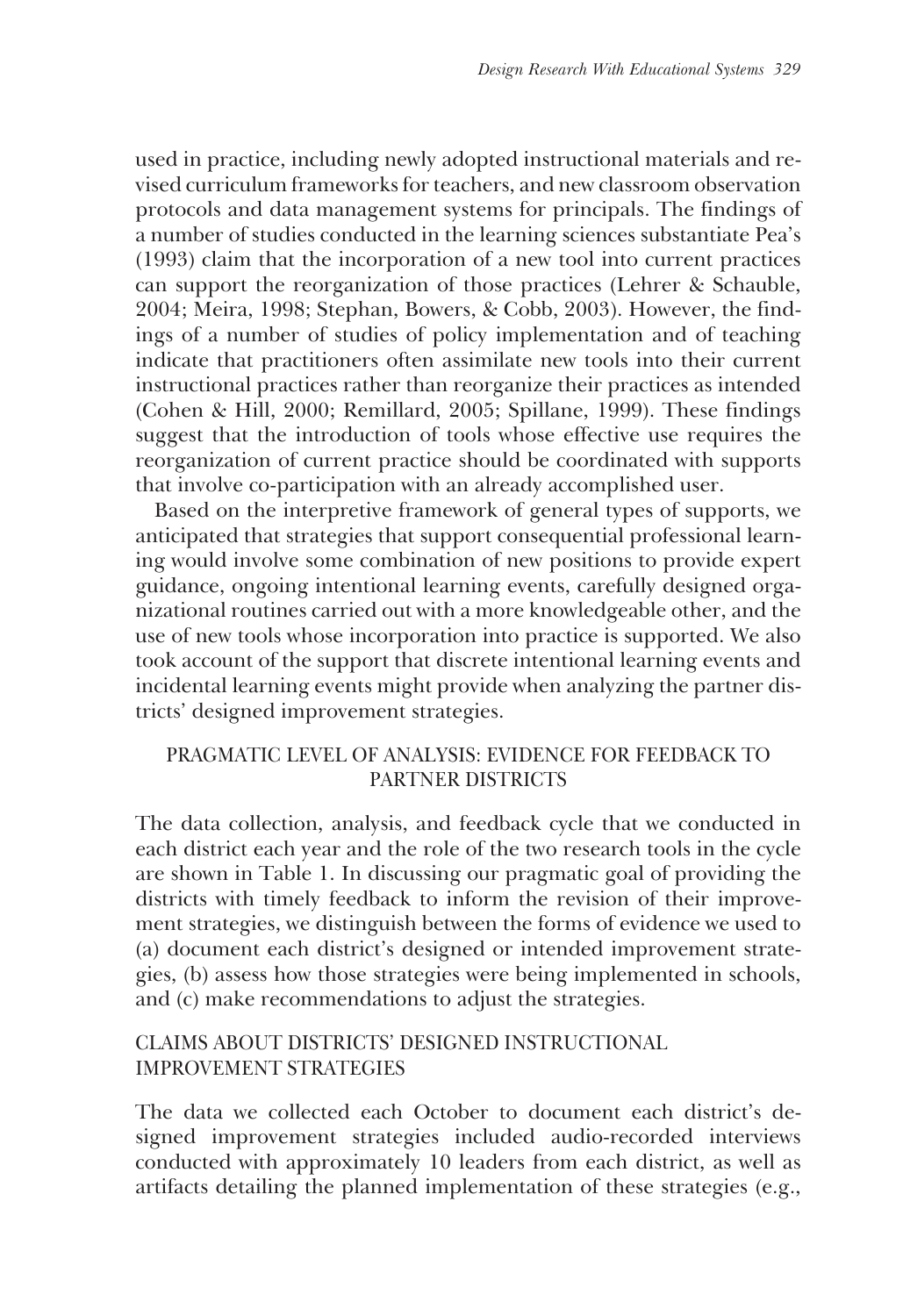| <b>Timeline</b>             | <b>Activity</b>                                                                                                                       | <b>Research Tools Used</b>                                          |
|-----------------------------|---------------------------------------------------------------------------------------------------------------------------------------|---------------------------------------------------------------------|
| October                     | Interview key district leaders to<br>document strategies for instructional<br>improvement.                                            |                                                                     |
| October-<br><b>December</b> | Analyze interviews to create District<br>Design Document (DDD).                                                                       |                                                                     |
|                             | Share DDD with key district leaders and<br>conduct member-checks.<br>Create in-house version of DDD.                                  | Interpretive framework,<br>current iteration of theory<br>of action |
| January                     | Interview teachers, coaches, instruc-<br>tional leaders, and district leaders to<br>document the implementation of the<br>strategies. |                                                                     |
| February-<br>April          | Analyze interviews.<br>Create District Feedback and Recom-<br>mendations Report (DFRR).                                               | Interpretive framework,<br>current iteration of theory<br>of action |
| May                         | Share DFRR with key district leaders.<br>Meet with key district leaders to discuss<br>DFRR.                                           |                                                                     |

**Table 1. Annual Cycle of Data Collection, Analysis, and Feedback**

district organizational charts, schedules of professional development sessions, curriculum frameworks, school leader and teacher evaluation forms). The leaders we interviewed were from the units of Curriculum and Instruction responsible for developing instructional guidance tools (e.g., curriculum frameworks) and for providing professional development for mathematics teachers and mathematics coaches, and from the Leadership Department responsible for supporting and holding school leaders accountable. The interviews focused on the district's goals for middle-school mathematics instruction and the strategies the district was implementing to achieve these goals.

We analyzed transcriptions of these interviews to develop an account of each district's designed instructional improvement strategies. In doing so, we triangulated the responses of different leaders in a district and were usually able to discern broad consistencies across interviews. We recorded the results of these analyses in *District Design Documents* of 3–4 single-spaced pages in which we named each strategy, specified the envisioned forms of practice that constituted the goal of each strategy, and described the intended supports and accountability relations for the development of the envisioned practices.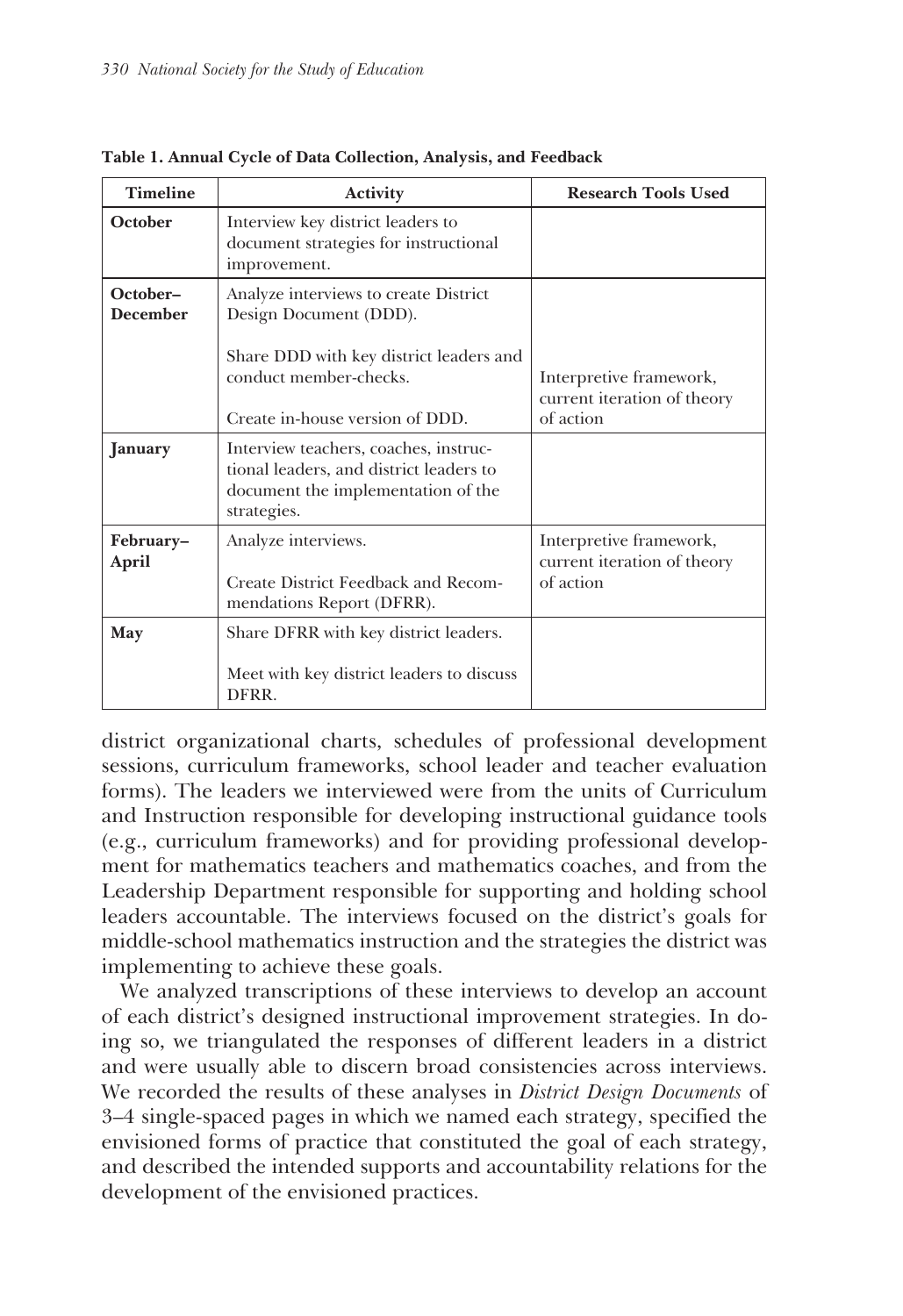As an illustration, one of FWISD's three primary improvement strategies in the second year of our partnership was to support principals' development as instructional leaders in mathematics. The envisioned forms of practice specified in the *District Design Document* included that principals would observe classroom instruction for at least two hours each day and would provide feedback to teachers that would communicate appropriate expectations for instructional improvement. The intended supports included: monthly principal meetings that would periodically focus on mathematics instruction (discrete intentional learning events); weekly meetings between the principal and the coach who served the school to discuss the quality of mathematics teachers' instruction and to plan professional development (incidental learning events); Learning Walks in which the principal and coach observed instruction together (new organizational routine); and the provision of curriculum maps that included a pacing schedule for each six-week instructional module, together with descriptions of the mathematics concepts being taught, resources teachers should use, and expected student products (new tool). The intended accountability relations included that the members of the Leadership Department who worked directly with principals would hold them accountable for supporting improvements in the quality of teachers' instructional practices.

Each November, we then shared the *District Design Documents* with district leaders to determine whether we had accurately represented their improvement goals and intended strategies. The triangulation of district leaders' responses and this member check constituted the primary evidence for our claims about each district's designed improvement strategies. Leaders in all four districts indicated that they found the documents useful because they provided a succinct codification of their improvement strategies. The documents were, therefore, important communication tools in achieving a consensual understanding of the districts' instructional improvement initiatives.

We also developed an in-house version of each *District Design Document* in which we included an assessment of possible limitations of the district's intended strategies by assessing (a) whether the district's strategies were coherent (i.e., mutually reinforcing or at odds with each other), (b) whether each individual strategy was likely to contribute to instructional improvement if members of particular role groups (e.g., school leaders, mathematics coaches, teachers) developed the intended practices, and (c) whether the supports and accountability relations included in each individual strategy were likely to enable members of particular role groups to develop the intended practices. The evidence for our conclusions for the first and second questions initially stemmed from our reading of the literature on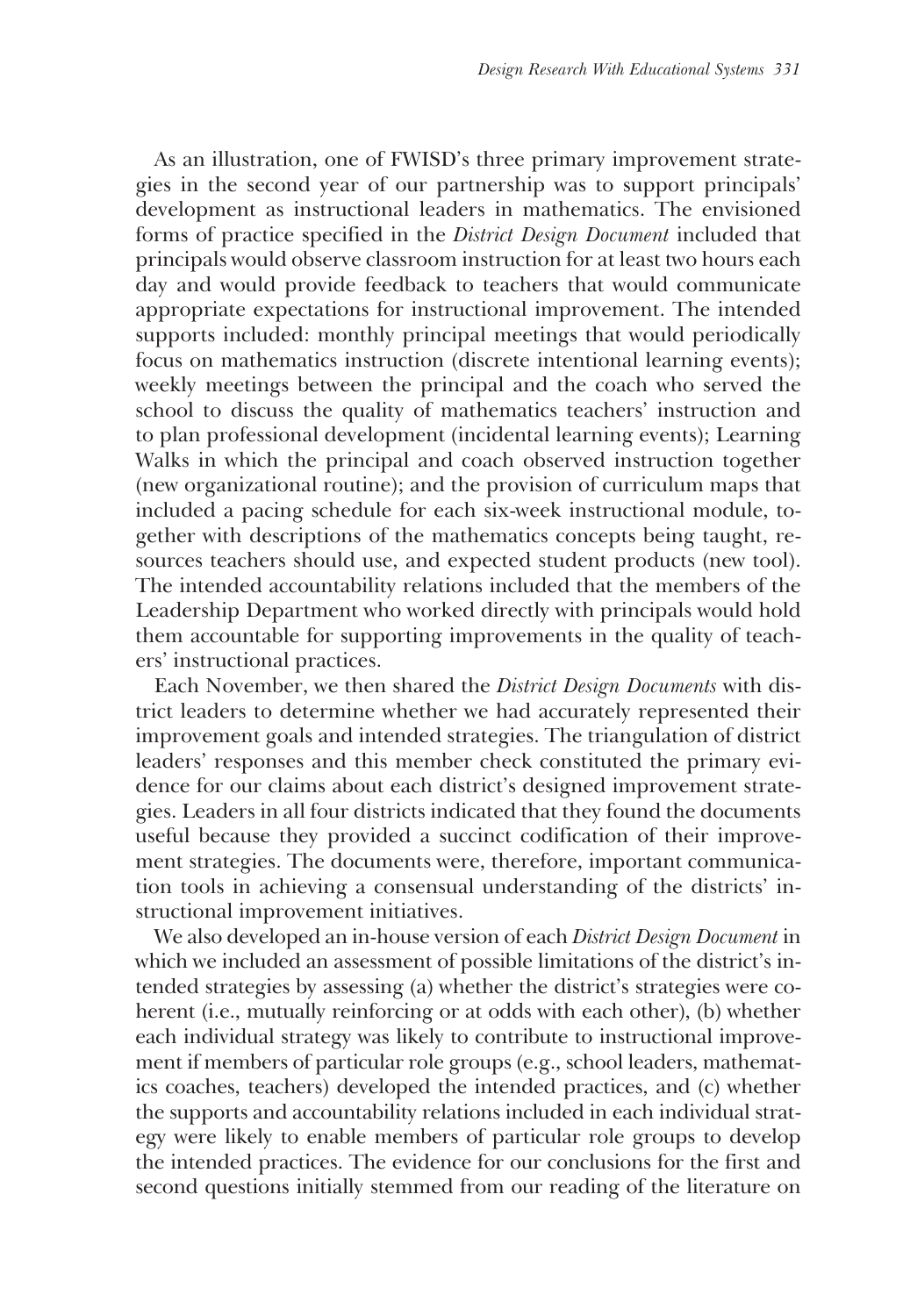instructional policy, professional learning, and teacher learning. In subsequent years, our conclusions were also grounded in the conjectures about school and district supports and accountability relations for instructional improvement that comprised our emerging theory of action (see Table 1). The evidence for our conclusions for the third question stemmed primarily from our use of the interpretive framework to assess the potential of the districts' improvement strategies (see Table 1).

In the case of FWISD's strategy of principals becoming instructional leaders in mathematics, we noted that the only intended support that might involve co-participation in activities close to the envisioned leadership practices with a more accomplished colleague were the planned Learning Walks in which a principal and coach would observe instruction together. Crucially, the intended supports for principals did not include any ongoing intentional learning events. We questioned internally whether Learning Walks, monthly principal meetings, and weekly meetings with a coach would be sufficient to support the principals' development of more sophisticated visions of high-quality mathematics instruction. In addition, we anticipated that the principals would assimilate the curriculum maps to their current observational practices because no supports for using the maps were planned.

We did not include our in-house assessments of the districts' improvement strategies in the *District Design Documents* that we shared with district leaders in November of each year because it would not have been possible for them to make significant changes to their strategies midway through the school year. However, we did draw on these assessments when we prepared the feedback reports that we shared with district leaders each May after we had documented how their improvement strategies were playing out in schools.

## CLAIMS ABOUT THE IMPLEMENTATION OF DISTRICT INSTRUCTIONAL IMPROVEMENT STRATEGIES

We collected multiple types of data in each district each January–March in addition to conducting interviews with the 200 participants as indicated in Table 1. However, we limited the data we analyzed to assess how the districts' strategies were being implemented to the January interviews and artifacts so that we could provide the districts with feedback before district leaders began planning strategies for the following school year over the summer. (We describe the other types of data in a subsequent section of this chapter.) The audio-recorded interviews focused on both the formal and informal supports for members of each role group, and to whom and for what they perceived themselves to be accountable. The interviews were designed to assess each construct in our initial conjectures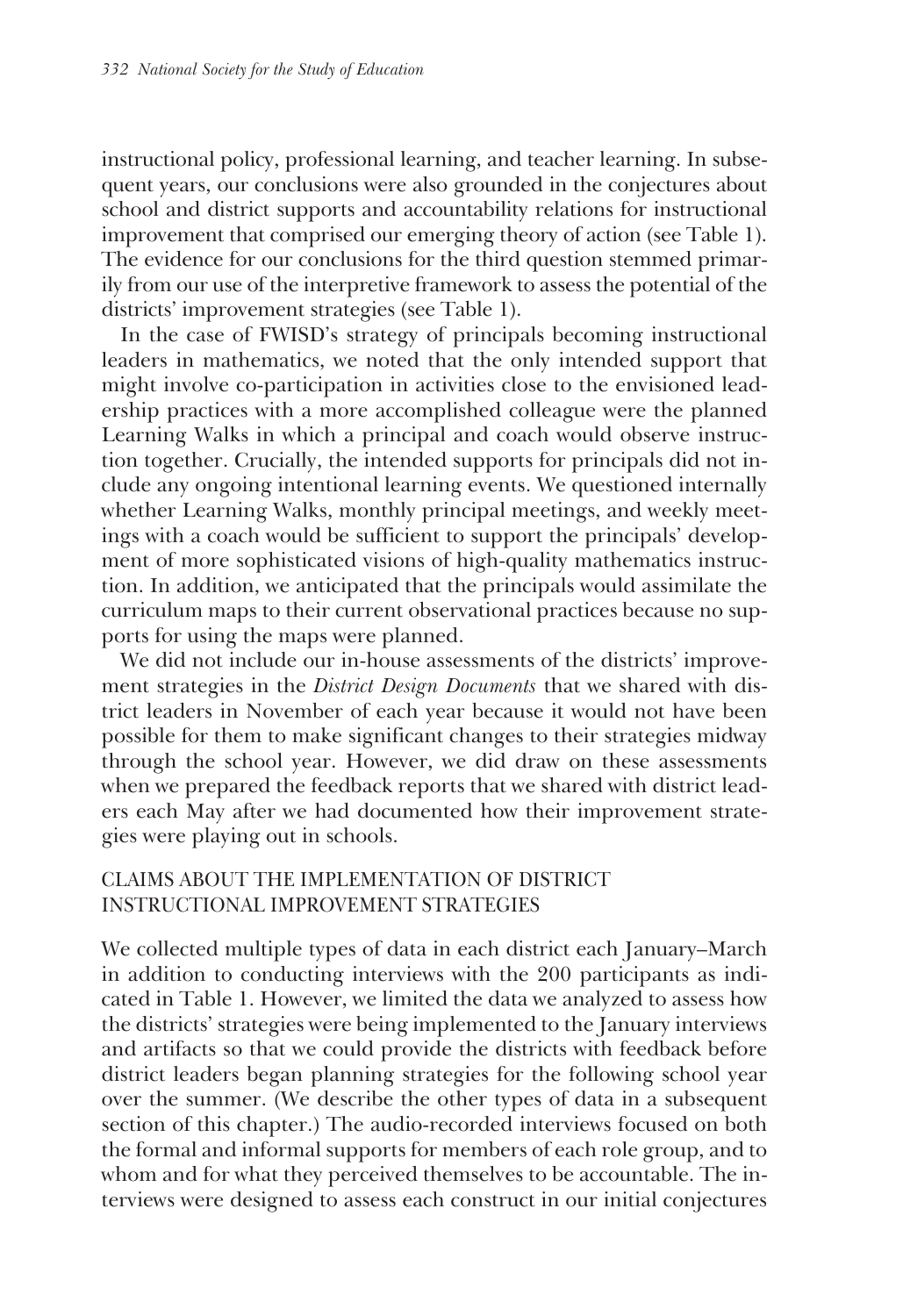about school and district supports for instructional improvement (Cobb & Smith, 2008). The nine separate protocols we used for teachers, mathematics coaches, school leaders, and district leaders in different central office units are downloadable at http://vanderbi.lt/mist.

The first step in the analysis of these interview transcripts involved completing an Interview Summary Form (ISF) for each interview. We created separate summary forms that were specific to the issues addressed in the teacher, mathematics coach, school leader, and district leader interview protocols, and customized the forms based on our analysis of each district's intended improvement strategies. For example, the ISF for teacher interviews used in FWISD reported each teacher's responses about issues such as interactions with colleagues about mathematics instruction, perceived expectations of principals and coaches, experiences with professional development, views of high-quality mathematics instruction and instructional tools, and approaches to working with struggling students.

The second step in the analysis involved completing mid-level summary forms by synthesizing the ISFs for all participants in a school (i.e., school summary forms) and for each role group across a district (i.e., teachers, coaches, and school leaders). As with the ISFs, the mid-level summary forms were customized for each district. In conducting these syntheses, we triangulated participants' responses. For example, our inferences about how frequently a particular principal observed mathematics instruction and about the nature of his or her feedback were based on a comparison of the principal's and teachers' accounts. We required that all claims made on the mid-level summary forms about the practices of members of a particular role group and about how particular strategies were playing out in a particular school had to be justified by citing specific evidence identified in the relevant ISFs.

The final step in determining how the districts' strategies were being implemented involved looking across the mid-level summary forms for each district to determine the practices that teachers, coaches, and school leaders were developing, as well as the supports and accountability relations that had been established. Evidence for the resulting claims stems from the ethnographic criterion of trackability (Smaling, 1992), which is closely related to reliability and indicates the ability to justify findings by backtracking through the successive steps of the analysis to the raw data.

# RECOMMENDATIONS TO DISTRICTS ABOUT REVISING THEIR IMPROVEMENT STRATEGIES

Before we could make recommendations to the districts about how they might revise their improvement strategies, we had to explain *why* their strategies were playing out in the ways that we had documented rather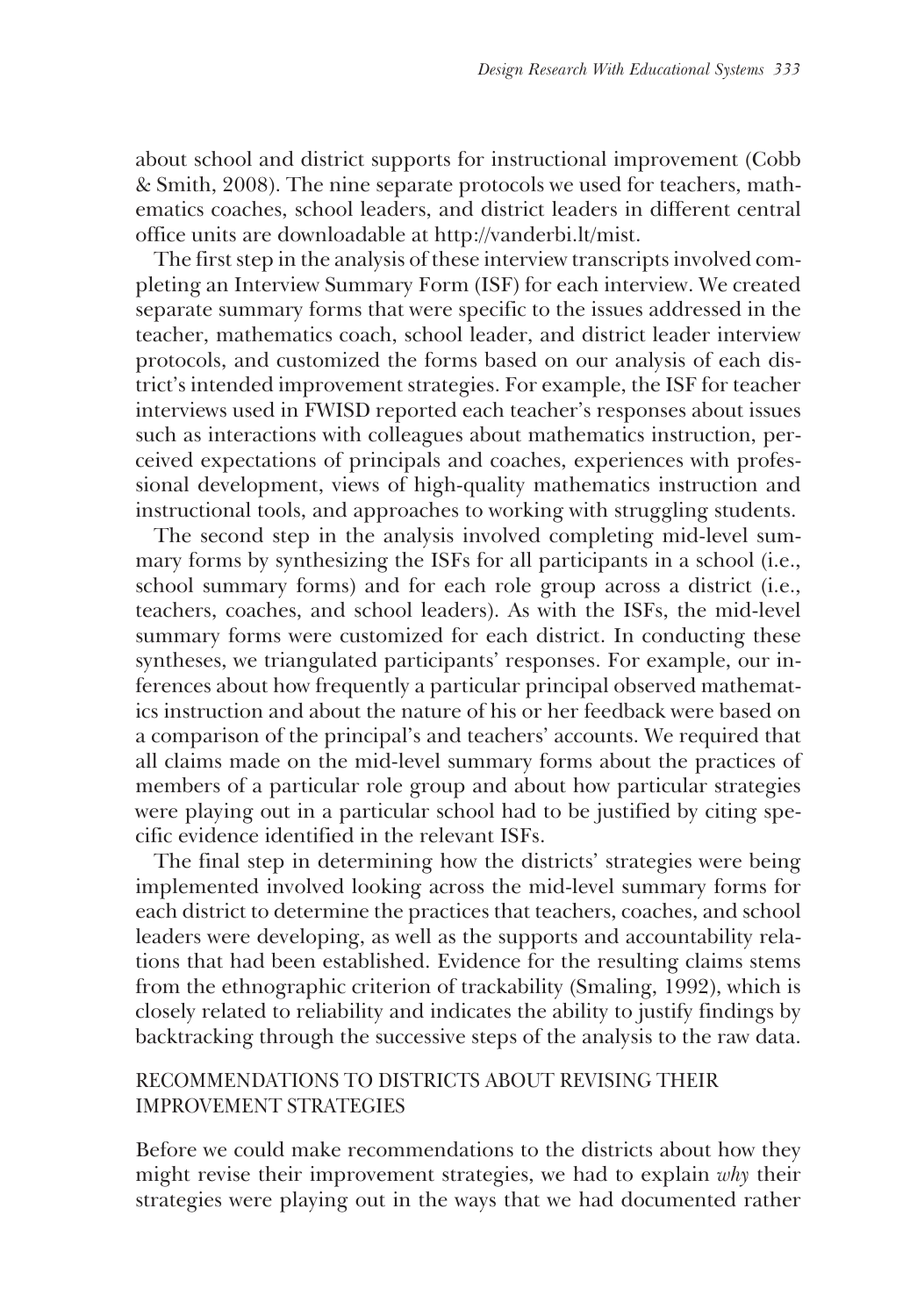than as district leaders had intended (Argyris & Schön, 1974, 1978). To develop these explanations, we first assessed whether the nature or the frequency of practices of members of particular role groups had changed from the previous year. As an illustration, all of our partner districts attempted to support and hold principals accountable for supporting instructional improvement in mathematics; however, while the frequency of principals' classroom observations increased over time in all four districts, the sophistication of their visions of high-quality mathematics instruction and the nature of the feedback they gave teachers showed little improvement.

For each district each year, we accounted for changes (or the lack of change) in participants' practices by assessing both the learning opportunities and press for improvement afforded by the implemented supports and accountability relations. In making these assessments, we used our interpretive framework that differentiates between four general types of supports (see Table 1). In the case of FWISD's strategy of developing principals as instructional leaders in mathematics, our analysis of the implementation indicated that the monthly principal meetings did periodically focus on mathematics instruction. Furthermore, all principals met with their coach regularly. However, in half of the participating schools, the discussions between principals and coaches tended to focus on which mathematics topics were being taught and when they were being taught, but not how they were taught, and there was little evidence that principals and coaches planned professional development together. It also became evident that only one principal had conducted Learning Walks with a coach, due to scheduling difficulties, and that the principals were not using the curriculum maps to guide their classroom observations. In addition, all the principals reported that members of the Leadership Department held them primarily accountable for improving student achievement on state assessments, and only secondarily for supporting improvements in the quality of instruction.

When developing the *District Design Document* for FWISD earlier that year, we had anticipated that the designed supports for school leaders might not be adequate, even if they were implemented as intended, as there were few potential learning opportunities that involved co-participation with someone more expert in mathematics instruction. As Learning Walks with a coach occurred only rarely and as principals' meetings with a coach often focused only on issues such as pacing, we were not surprised that the sophistication of the principals' visions of high-quality mathematics instruction and the quality of their feedback to teachers had not improved from the prior year. We also concluded that principals' work with coaches might have been less productive than intended, at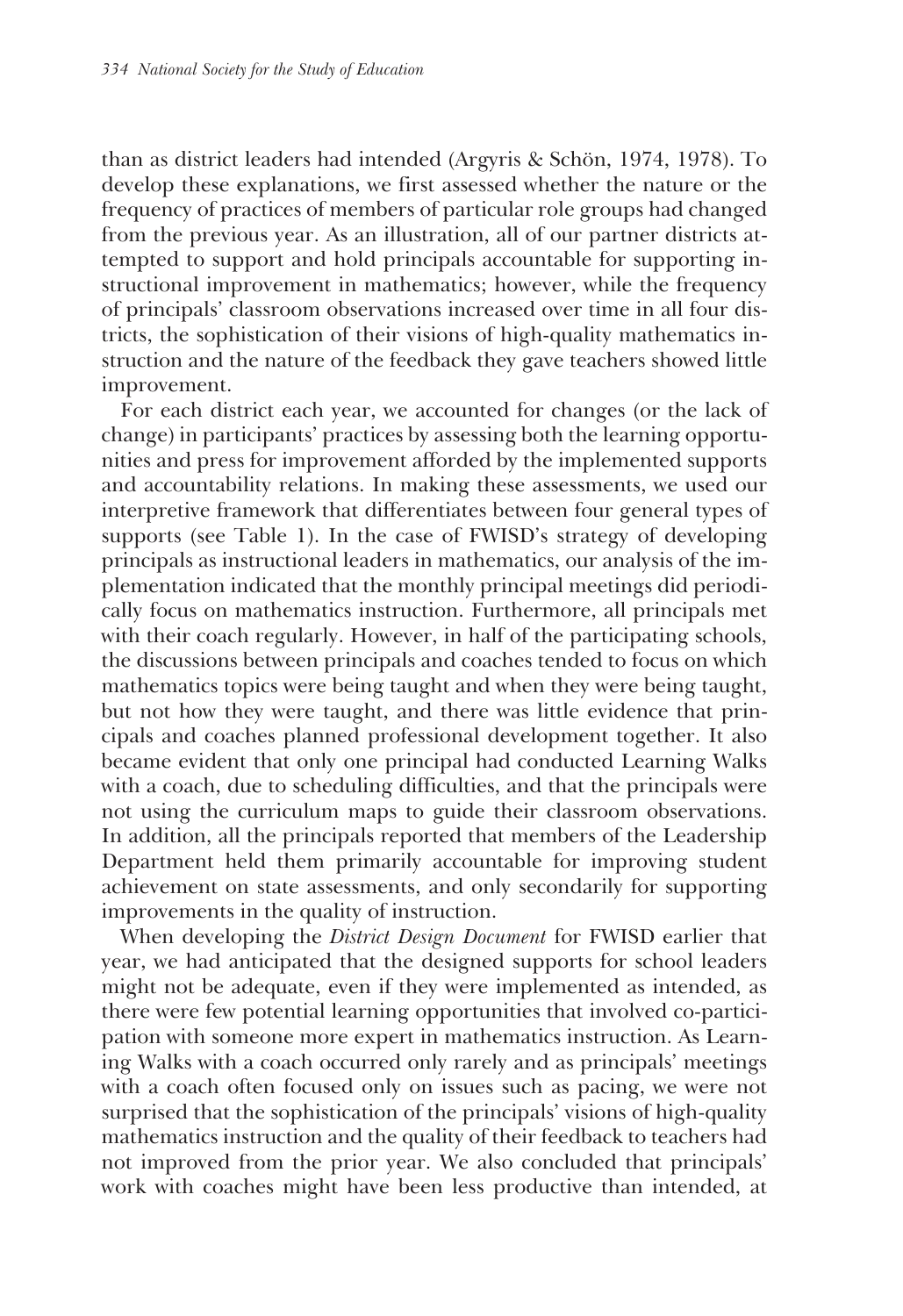least in part because they perceived themselves to be primarily accountable for raising test scores, but not necessarily for supporting teachers in improving the quality of their instructional practices.

In developing recommendations for how district leaders might revise their improvement strategies, we drew on the conjectures about supports and accountability relations that comprised the current iteration of our theory of action for instructional improvement at scale (see Table 1). In the example from FWISD, we recommended that district leaders address the tension that principals reported between improving the quality of instruction in the long term and raising students' test scores in the short term by being explicit about the expectations to which members of the Leadership and Curriculum and Instruction Departments should hold principals accountable. We also recommended that these supports include sustained professional development for principals (i.e., ongoing intentional learning events) that focused on discriminating between strong and weak enactments of inquiry-oriented mathematics lessons. In this and in other cases, the evidence for our recommendations stems from the relatively rigorous manner in which we documented the districts' intended and implemented strategies, from our use of the interpretive framework to account for differences between intended and implemented strategies, and from our use of the current iteration of our theory of action to formulate recommendations.

The final products of each annual cycle were *District Feedback and Recommendations Reports* (DFRRs) of approximately 15 single-spaced pages that we prepared for leaders in each district. These reports built directly on the *District Design Documents* and were intentionally structured around the district's major strategies so that they related directly to the work district leaders were attempting to accomplish. For each strategy reported in the *District Design Document*, we reiterated the envisioned forms of practice that constituted the goal of the strategy and described the intended supports and accountability relations for the development of the envisioned practices. We then reported our findings about how that strategy was playing out in schools, explained why this was the case, and made our recommendations for adjusting the strategy. We submitted the reports to districts leaders in May, approximately one week in advance of a two-hour meeting scheduled in each district with leaders of the departments that were involved in the improvement effort. We requested that these meetings be held in conference rooms and spoke from notes rather than PowerPoint slides as we summarized our findings and recommendations in order to encourage an open discussion. It was clearly understood that district leaders retained the authority to determine the improvement strategies that would be implemented. Consequently, our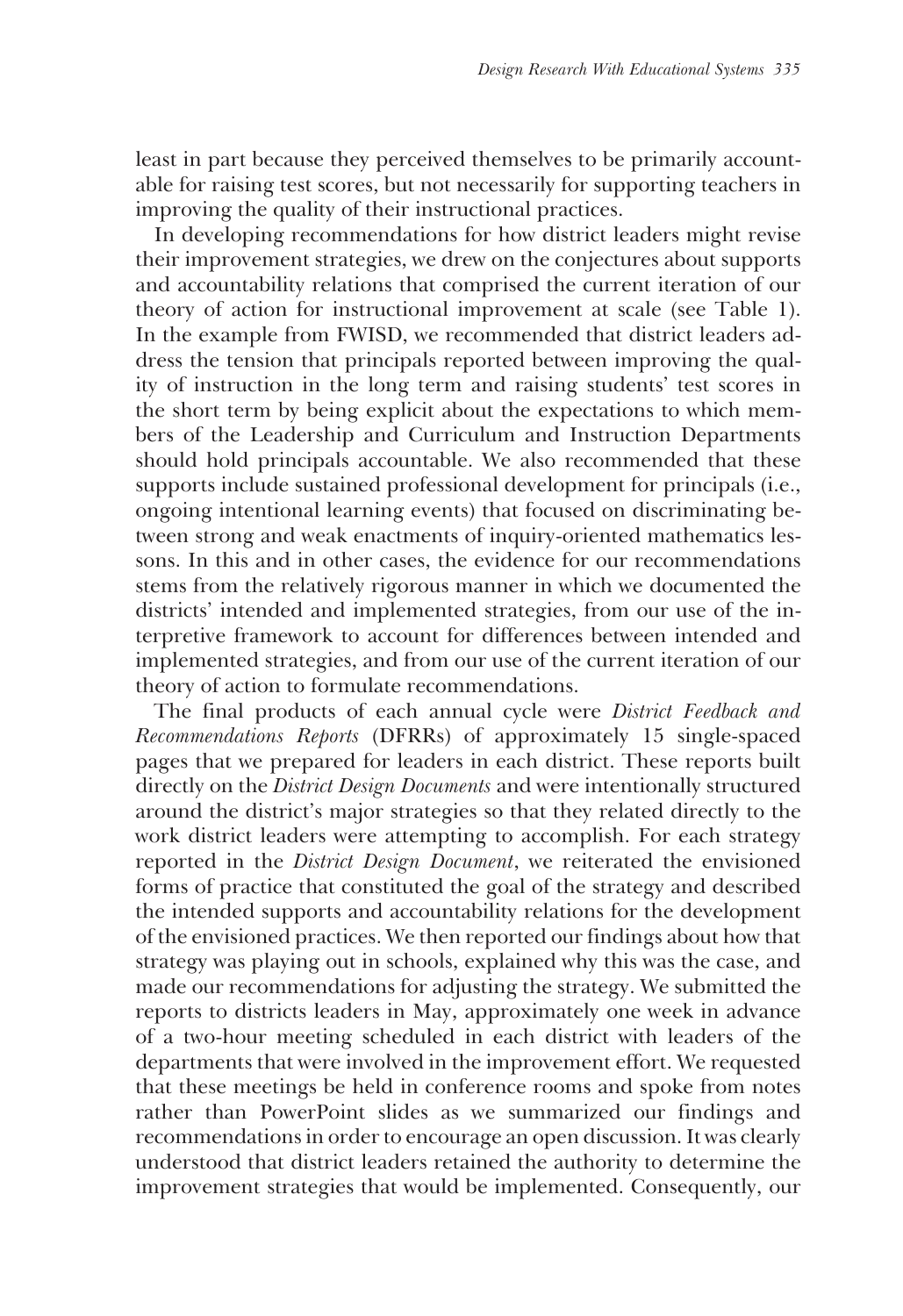role was advisory and we viewed our recommendations as proposals that were open to debate. Although our findings were often disappointing for district leaders, they were never defensive and instead engaged in an open dialogue about the current status of the district's improvement efforts and about possible modifications to those efforts.

The following October, after district leaders had developed plans for the new school year over the summer, we interviewed them again to document their revised instructional improvement strategies. Our analyses of these interviews indicated that leaders in all four districts acted on many of our recommendations. In the illustrative case of the recommendations we made to FWISD about instructional leadership, we found the following year that district leaders required members of the Leadership Department to communicate expectations to principals about their role as instructional leaders in mathematics by conducting Learning Walks with them. In addition, the monthly principal meetings included ongoing professional development on recognizing high-quality mathematics instruction that was specific to the instructional materials teachers were using (ongoing intentional learning events). This illustration is representative in that leaders in all four districts acted on our recommendations to a significant extent.

In the case of FWISD, district leaders indicated that the work of the partnership held significant sway with them for two reasons. First, the findings shared with them were based on extensive interviews conducted with personnel at all levels of the district—from district leaders in different central office units to teachers. Second, the findings were organized in terms of FWISD's improvement strategies, thereby allowing district and school leaders to triangulate the findings with student results and their own classroom observations. FWISD leaders also clarified that although their work in middle-school mathematics was a small piece of a larger reform agenda, their use of a single set of coherent strategies across grade levels and content areas made it easy to transpose findings and recommendations to their work in other content areas and grade levels. They were, therefore, able to scale the partnership work up to high school mathematics and out to science at both the middle and high school levels. In sharing these observations, FWISD leaders stressed that urban school reform is hard, slow work. While the district has celebrated that achievement gaps have narrowed, middle-school mathematics results remain painfully low. In 2011, only 54% of African American and 60% of Hispanic students achieved standard, 23- and 16-point increases respectively since 2005. However, as the district was responding to the introduction of a new state test and a new accountability system, leaders were confident that the structures and resources they had put in place were stronger and better suited to adaptation because of the partnership work.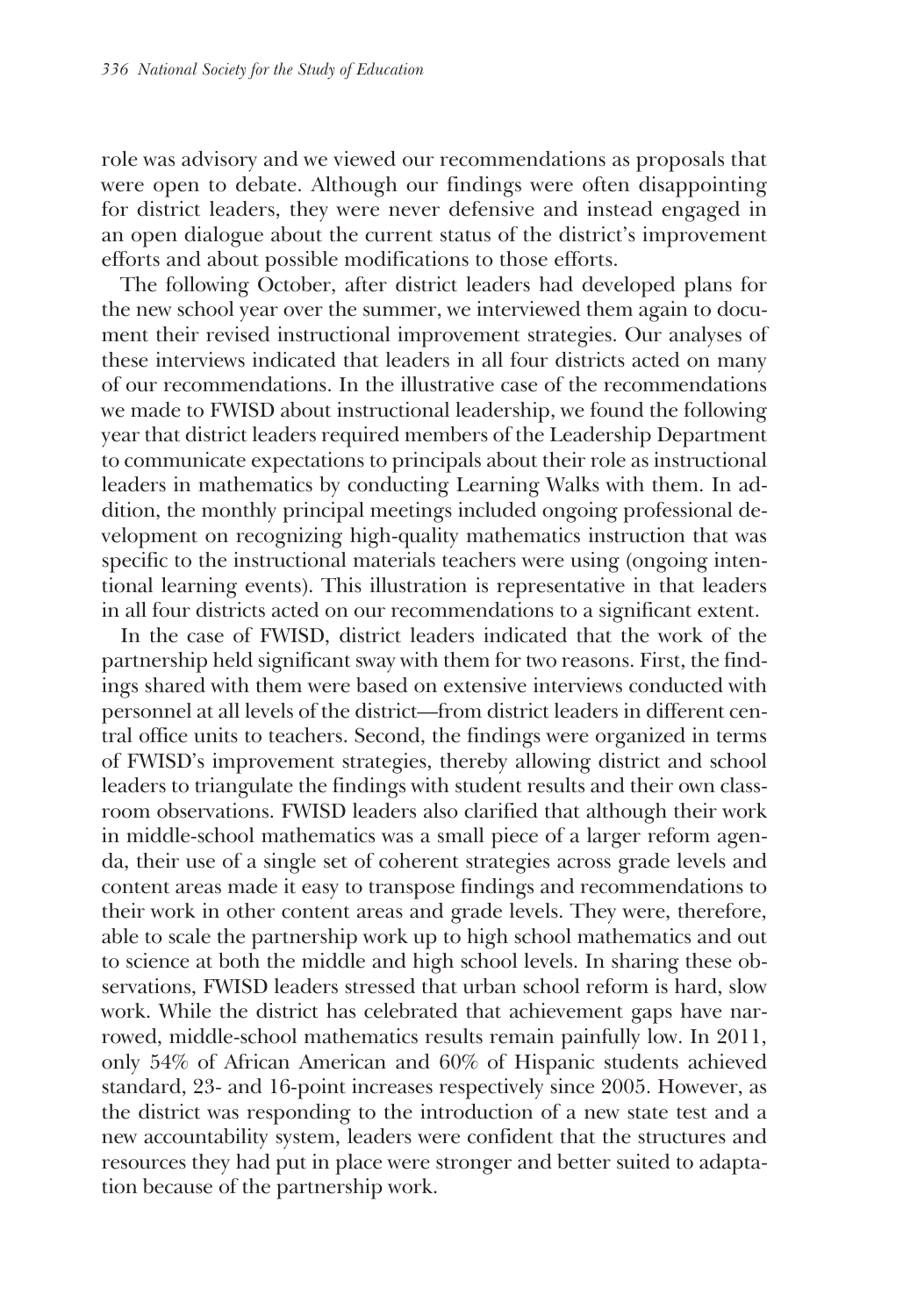The extent to which district leaders saw value in partnership work and acted on our recommendations is a relatively strong indication that MIST was successful in achieving its pragmatic goal of providing useful and timely feedback to the districts. In this regard, our partnership with the districts exemplified two of the key principles of DBIR identified by Penuel et al. (2011): "a focus on persistent problems of practice" from the perspectives of both practitioners and researchers, and "a commitment to iterative, collaborative design" (p. 332).

# RESEARCH-ORIENTED LEVEL OF ANALYSIS: EVIDENCE FOR REVISING THE THEORY OF ACTION FOR INSTRUCTIONAL IMPROVEMENT IN MATHEMATICS

To this point, we have focused on the first of the two levels of analysis, in which we attempted to add value to the partner districts' instructional improvement efforts. As shown in Figure 1, our collaboration with the districts grounded the second level of analysis, at which we addressed our primary research question by developing a theory of action for largescale instructional improvement in mathematics. As described earlier, in its current iteration, the theory of action comprises five interrelated components that range from supports integral to classroom practice, such as curriculum materials and associated instructional guidance instruments, to district leadership practices. Here, we focus on one component, school leaders' practices as instructional leaders, to illustrate the types of evidence on which we drew as we revised the conjectures that comprise the theory of action.

As we have indicated, all four districts in our study attempted to support school leaders' development as instructional leaders in mathematics. Our initial conjectures about school instructional leadership were relatively global and did not differentiate between the practices of school leaders (i.e., principals and assistant principals) and mathematics coaches. While these conjectures focused on the importance of members of both role groups having a relatively deep understanding of the mathematical intent of the instructional program, an appreciation of the challenges that teachers face in using the program effectively, and an understanding of the challenges in supporting teachers' reorganization of their instructional practices, they did not specify the relationship between the two role groups. Our current conjectures emphasize the potential value of school leaders and coaches assuming shared responsibility for school instructional improvement, with school leaders pressing and holding teachers accountable for developing ambitious instructional practices and coaches supporting teachers' development of those practices. In addition, our current conjectures specify how school leaders might press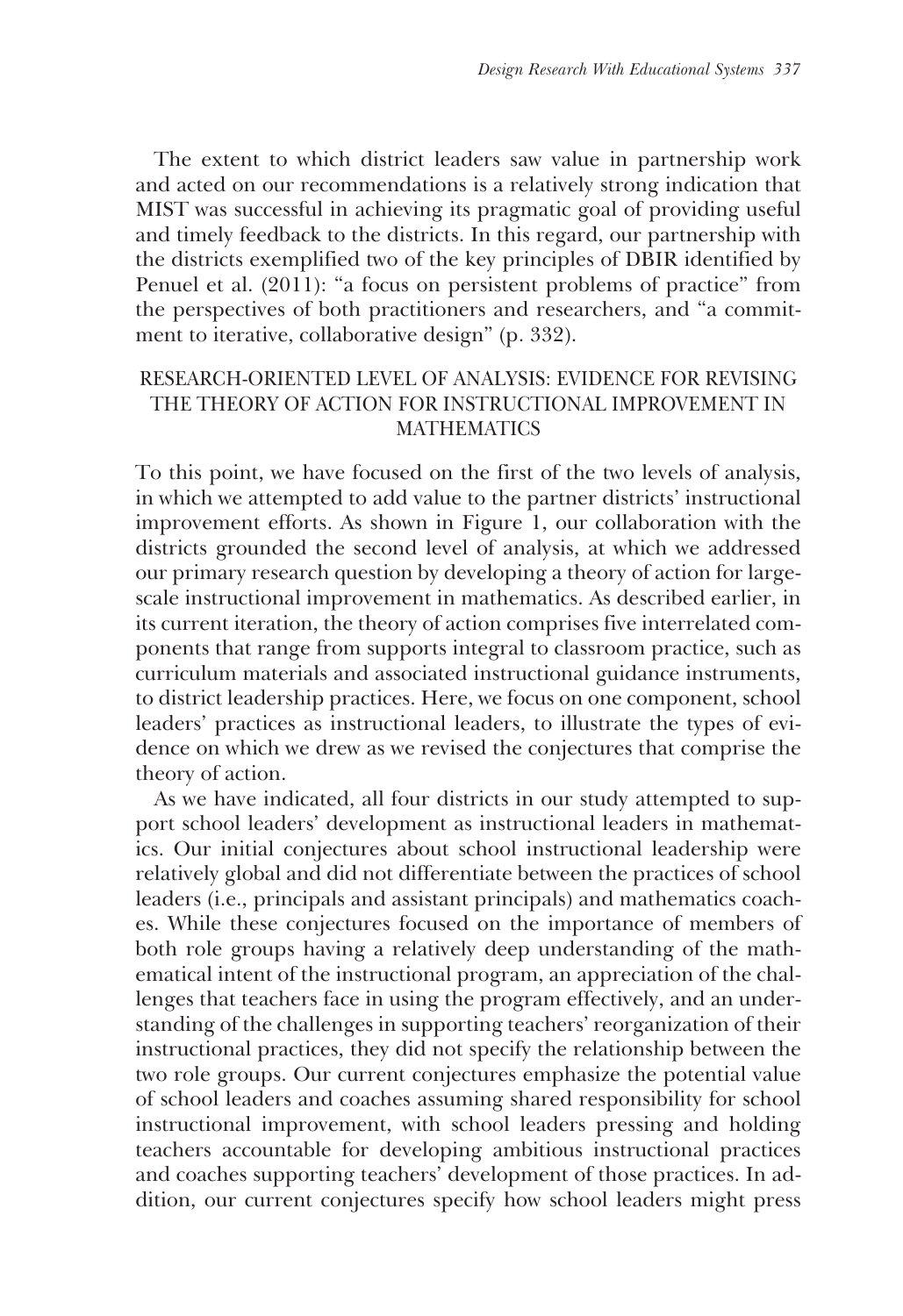teachers by delineating two leadership practices: observing mathematics instruction and providing feedback that communicates appropriate instructional expectations, and participating in mathematics teacher collaborative meetings. School leaders' development of the first of these practices would be a significant accomplishment, as they would have to recognize and distinguish between low- and high-quality enactments of ambitious instructional practices in order to provide feedback that could orient teachers toward these instructional expectations.

The changes in our conjectures about school instructional leadership are representative of the more general revisions we made to the theory of action. In the course of working with the districts for four years, we elaborated conjectures for all five components by specifying both potentially productive practices for members of various role groups, and supports and accountability relations necessary for the development of those practices. In the following paragraphs, we discuss and illustrate the three types of evidence on which we drew as we revised our conjectures: our findings about how the districts' instructional improvement strategies were being implemented, our reading of the research literature, and the findings of retrospective analyses that we are conducting by drawing on data we collected each year.

## FINDINGS ABOUT THE DISTRICTS' INSTRUCTIONAL IMPROVEMENT **STRATEGIES**

In formulating recommendations to our partner districts, we necessarily had to address concrete organizational design challenges by taking account of each district's current capacity while proposing how they might support and hold members of particular role groups accountable for improving their practices. Addressing these challenges was a primary context for our learning as we sought to understand what it might take to support instructional improvement in mathematics on a large scale. Our focus when formulating recommendations to districts was pragmatic given that the recommendations could be consequential for the mathematics instruction of a significant number of students. However, once we completed each annual data collection, analysis, and feedback cycle, we were able to step back and frame our findings about and recommendations for the districts' improvement strategies as cases of attempting to support instructional improvement at scale. In doing so, we considered whether any of our recommendations to a particular district represented refinements or elaborations of our current conjectures, and if they did, whether they might have more general implications. Collaborating with four districts was helpful in addressing the question of potential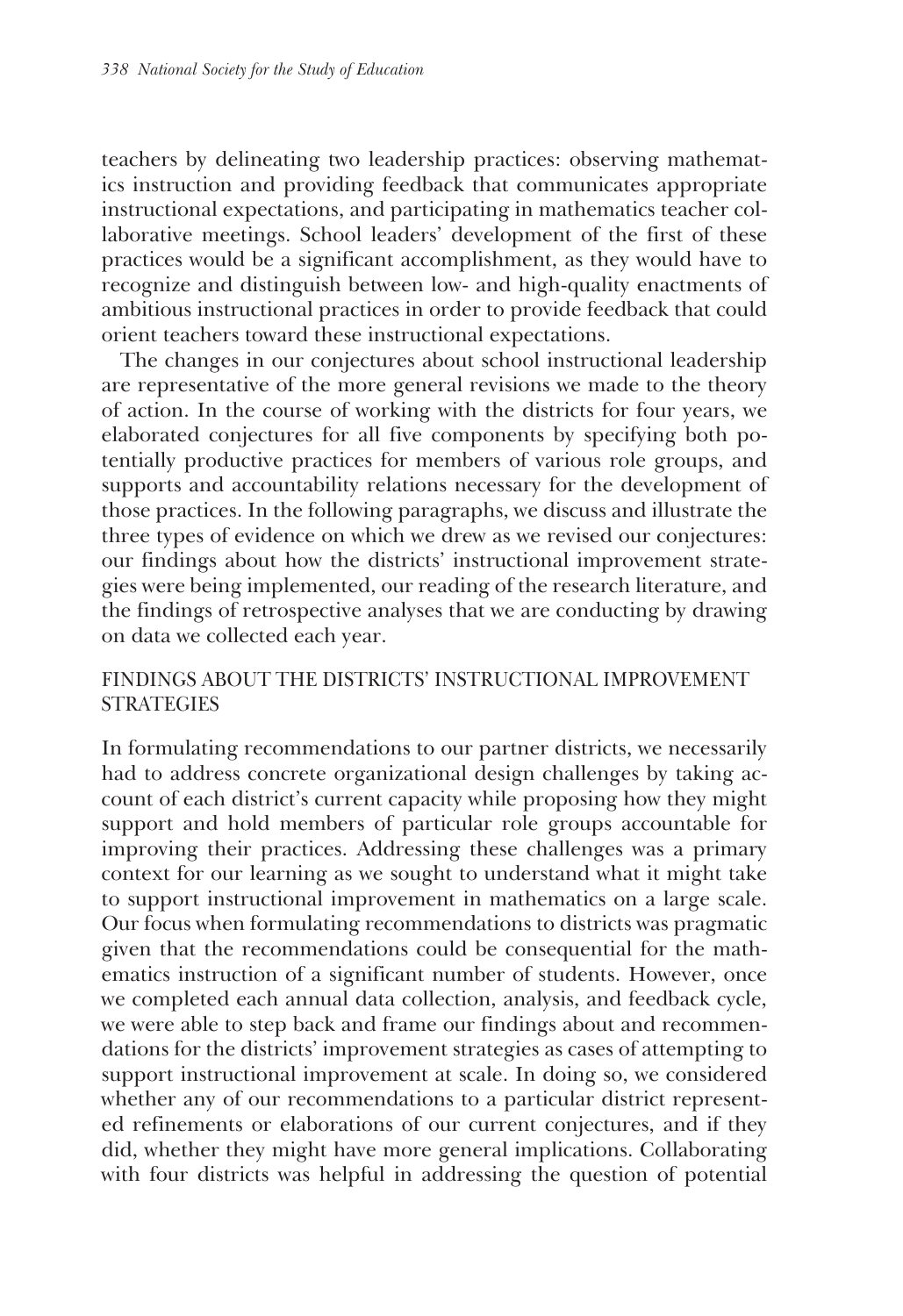generality as we could consider whether a recommendation made to one district might be feasible for the other districts and, if so, under what conditions.

We illustrate how our findings about districts' improvement strategies constituted evidence for the revision of our conjectures by focusing on our current conjecture concerning school leaders pressing and holding teachers accountable by observing instruction and providing feedback. Current research on school instructional leadership provides contradictory guidance on what principals need to know and do in order to provide effective direct support for instructional improvement in mathematics. Some researchers propose that school leaders should, in effect, act as coaches and that they need a deep understanding of the mathematical content on which instruction focuses, students' mathematical learning, and teacher learning (Nelson & Sassi, 2005; Stein & Nelson, 2003). This proposed line of reasoning seemed unfeasible in the case of our collaborating districts as they did not have the capacity to support school leaders, most of whom were not mathematics specialists, in developing these capabilities. Other researchers have argued that school leaders can provide teachers with effective feedback if they understand general, content-independent principles of learning and instruction (Resnick & Glennan, 2002).

We initially regarded the extent to which school leaders need contentspecific expertise in order to provide effective feedback to mathematics teachers as an open question. However, our findings regarding the impact of districts' improvement strategies proved relevant, as school leaders in three of the districts received ongoing professional development that focused on content-independent characteristics of high-quality instruction. In the interviews we conducted each year, we asked school leaders a series of questions to assess their visions of high-quality mathematics instruction, and we questioned teachers about the nature of the feedback they received from these school leaders. Our findings indicated that the school leaders in these three districts could not distinguish between strong and weak enactments of ambitious mathematics instruction after they had received the content-independent professional development, and that the quality of the feedback they gave teachers did not communicate expectations for the kinds of instructional improvement that district strategies are designed to support (Cobb & Jackson, 2012).

These findings provided evidence that the content-independent principles on which the professional development had focused were too global for school leaders to connect to instructional practice in a specific content area, such as mathematics. We, therefore, refined our conjectures about school instructional leadership by specifying that it is important that school leaders be able to distinguish between low- and high-quality enactments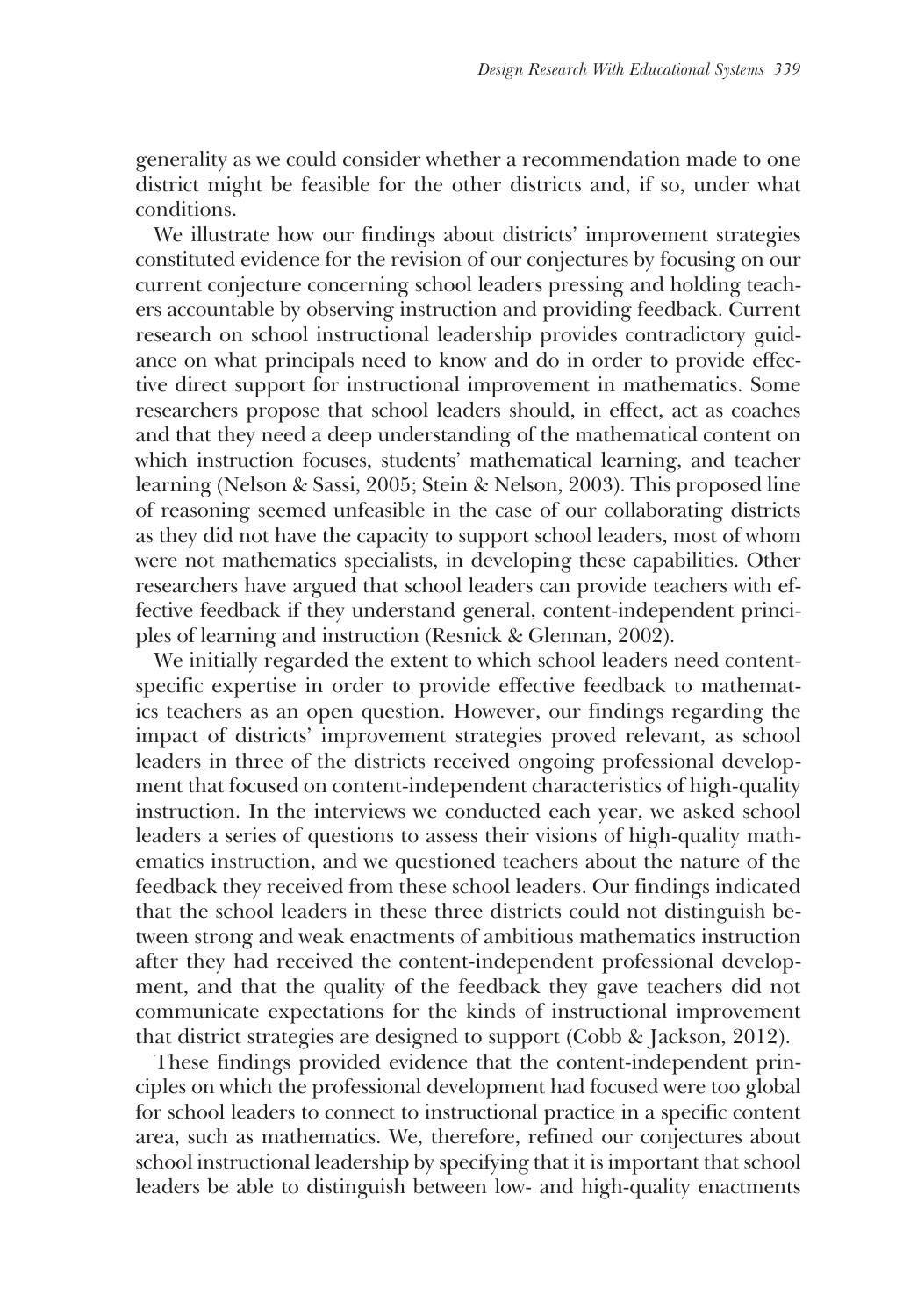of key instructional practices that are integral to ambitious mathematics teaching (e.g., differentiate between high and low cognitively demanding mathematics tasks and between whole-class discussions that are productive and unproductive in terms of student learning opportunities). As a consequence of this revision, the recommendations that we subsequently made to the districts emphasized that supports for school leaders' learning should be content-specific and should be organized around the instructional materials that teachers were expected to use.

We have noted that the leaders of the four districts attempted to implement many of our recommendations, including those for school instructional leadership. We, therefore, had the opportunity to investigate the consequences of our recommendations in subsequent years, and thus the conjectures on which they were based. In the process, we became co-designers of district improvement strategies and, in effect, conducted four parallel design experiments at the level of a large district as we annually tested and revised our conjectures about supports and accountability relations for instructional improvement at scale (Cobb & Smith, 2008). In a very real sense, our co-participation with district leaders in the practice of designing to support instructional improvement was a primary context for our learning.

# RESEARCH LITERATURE

We have noted that current relevant research that can inform the design of instructional improvement strategies becomes increasingly thin the further one moves away from the classroom (see also Honig, 2013). Nonetheless, findings reported in the literature have, on occasion, provided evidence for the revision of our conjectures. As an illustration, one of our current conjectures concerns school leaders' participation in mathematics teacher collaborative meetings. Our delineation of this leadership practice was informed in part by the finding of a synthesis, conducted by Robinson, Lloyd, and Rowe (2008), of studies that have investigated the relationship between school leadership practices and student outcomes. This analysis indicated that school leaders' participation in teacher professional development is strongly associated with improvements in student achievement. Our focus on this leadership practice was also informed by our finding that the types of activities in which teachers in the four districts were engaging during collaborative meetings were frequently of insufficient depth to support their development of ambitious instructional practices. School leaders' participation in the meetings has the potential to both signal the importance of teacher collaboration and hold teachers accountable for using collaborative time productively. In addition, this conjecture was informed by the previously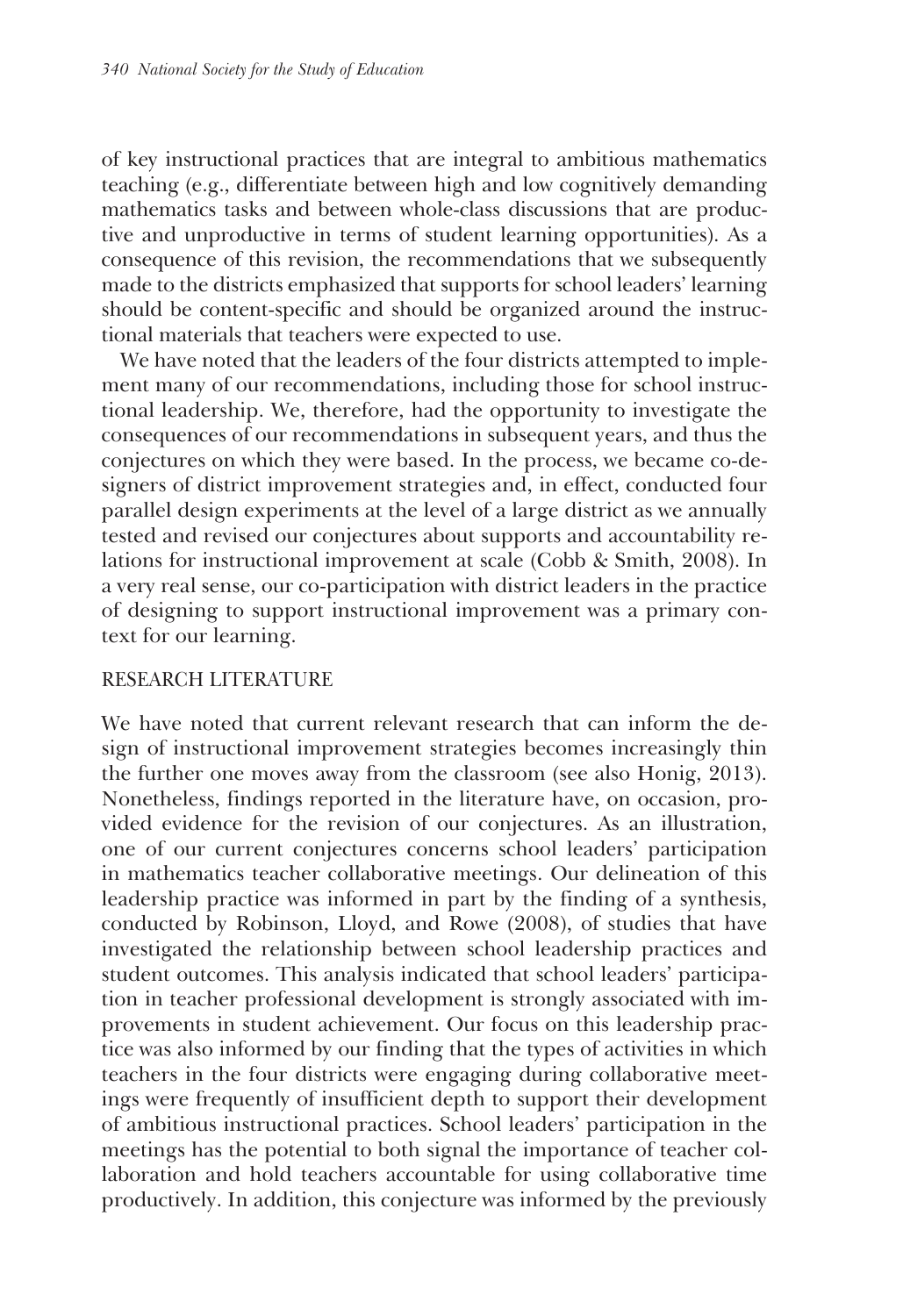mentioned finding that the feedback that school leaders gave teachers after observing instruction was generally not effective in orienting teachers' improvement efforts. By participating in collaborative meetings, school leaders might also learn about the specific aspects of instruction on which their teachers are working, thereby enabling the focus of their classroom observations and feedback to be more tightly tied to teachers' problems of practice.

## RETROSPECTIVE ANALYSES

Earlier in this chapter, we indicated that we collected a wide range of different types of data in each district each January–March, in addition to the interviews conducted with the 200 participants. These additional data included on-line surveys for teachers, coaches, and school leaders that quantified many of the issues addressed in-depth in the interviews; video-recordings of two consecutive mathematics lessons in each of the 120 participating teachers' classrooms, which were then coded with the Instructional Quality Assessment (Boston, 2012); teachers' and coaches' scores on the Mathematics Knowledge for Teaching instrument (Hill, Schilling, & Ball, 2004); video-recordings of select district professional development; audio-recordings of teacher collaborative planning meetings; and an on-line assessment of teacher networks completed by all 300 middle-grades mathematics teachers in the participating schools. In addition, the districts provided us with access to student achievement data on state assessments.

Our work during the first two of the four data collection, analysis, and feedback cycles focused on developing the method we have described for analyzing the 200 interviews in order to provide the districts with empirically grounded feedback and on developing measures of constructs that are central to our conjectures (e.g., measures of the sophistication of participants' visions of high-quality mathematics instruction [Munter, 2009] and of their views of students' mathematical capabilities [Jackson, 2011]). As a consequence, we did not begin conducting retrospective analyses that draw on the additional types of data until the third year of data collection.

We are currently conducting five lines of retrospective analyses that correspond to the five components of our emerging theory of action for instructional improvement in mathematics. The initial analyses that we completed provided evidence for the revision of our conjectures about supports and accountability relations for instructional improvement. For example, one analysis indicated that principals play a critical role in enabling mathematics coaches to be effective in supporting teachers' improvement of their instructional practices (Gibbons, Garrison, & Cobb,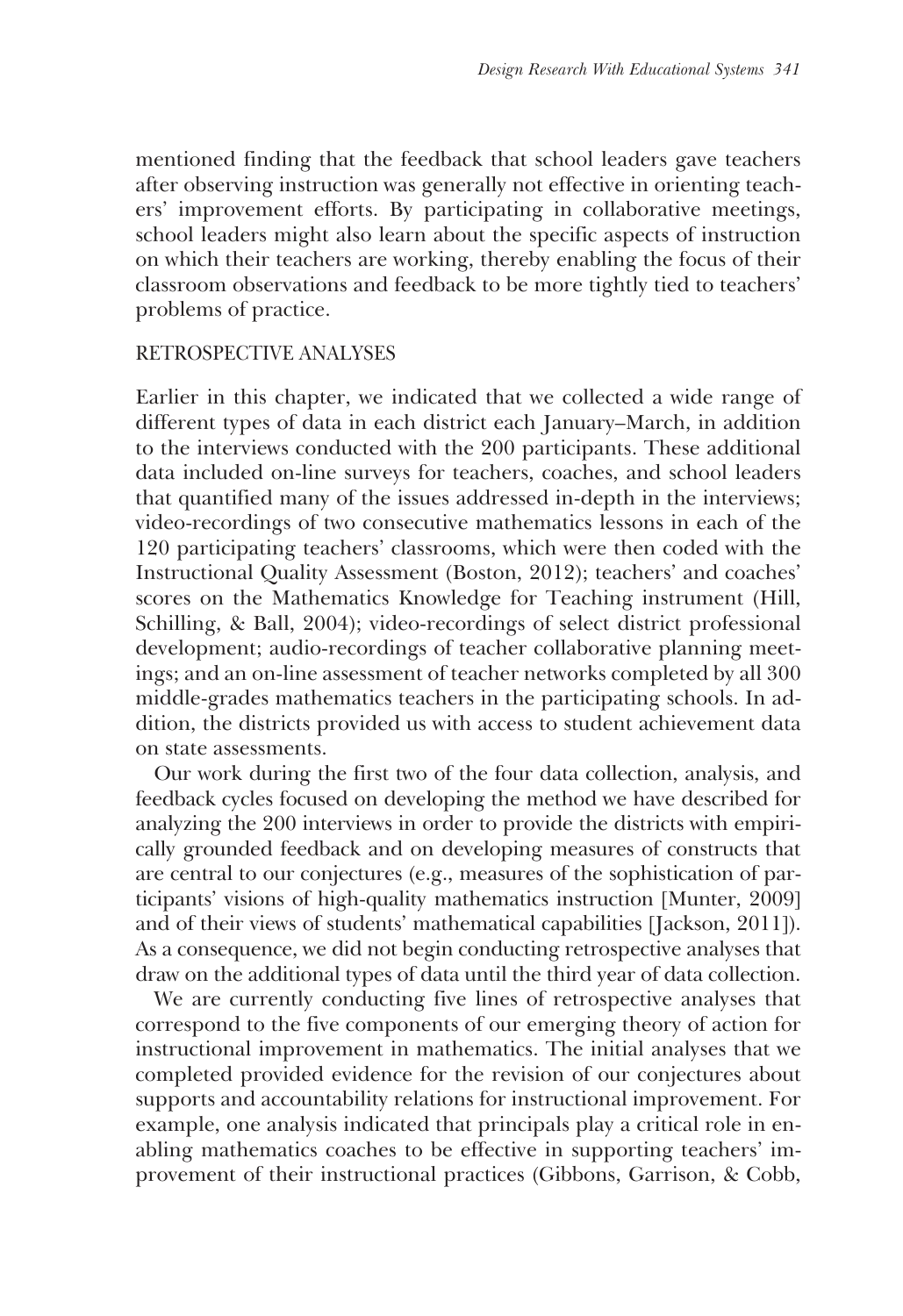2011). In addition, we have also found that teachers' access to a colleague, such as a coach who has instructional expertise, is one of the strongest predictors of improvement in the quality of instruction (Smith et al., 2012). We modified our conjectures about school instructional leadership in light of these findings to highlight the potential importance of school leaders and coaches working together and assuming shared responsibility for school instructional improvement in mathematics. In this case, and in other cases where retrospective analyses have informed the revision of our conjectures, the justification for the revisions stems from the methods used to conduct the analyses. In the example of the school leaders assuming shared responsibility for instructional improvement with coaches, the warrant stems from the rigor of a cross-case comparative analysis (Yin, 2003).

## DISCUSSION AND CONCLUSION

In this chapter, we have highlighted the evidence for our pragmatic and research-oriented claims. The evidence for our recommendations to the partner districts indicates the importance of conducting member checks about district strategies and developing analytical methods that ensure claims can be tracked back to original data sources. The evidence for the revisions we made to our theory of action indicates the importance of establishing researcher–practitioner partnerships that involve co-designing, testing, and refining current school and district design conjectures. The empirical grounding for and the interdependence of our pragmatic and research conjectures illustrates a core principle of design-based implementation research articulated by Penuel et al. (2011): conducting systematic inquiry to develop theory related to improving the quality of classroom instruction and student learning at the system level.

Given DBIR's current status as an emerging methodology and the limited guidance for instructional improvement at scale provided by current research, it is reasonable to expect that the systematic inquiry to which Penuel et al. (2011) refer will be a bootstrapping process. This aspect of DBIR is evident in the development of our two primary research tools: our theory of action for instructional improvement and the interpretive framework for assessing improvement strategies. As we have illustrated, we used the most current iteration of our theory of action to inform the formulation of the feedback recommendations to the districts each year. We then used what we learned as we worked through each data collection, analysis, and feedback cycle to revise and elaborate the conjectures that comprise the theory of action. Similarly, we developed and refined the interpretive framework during the first two years that we worked with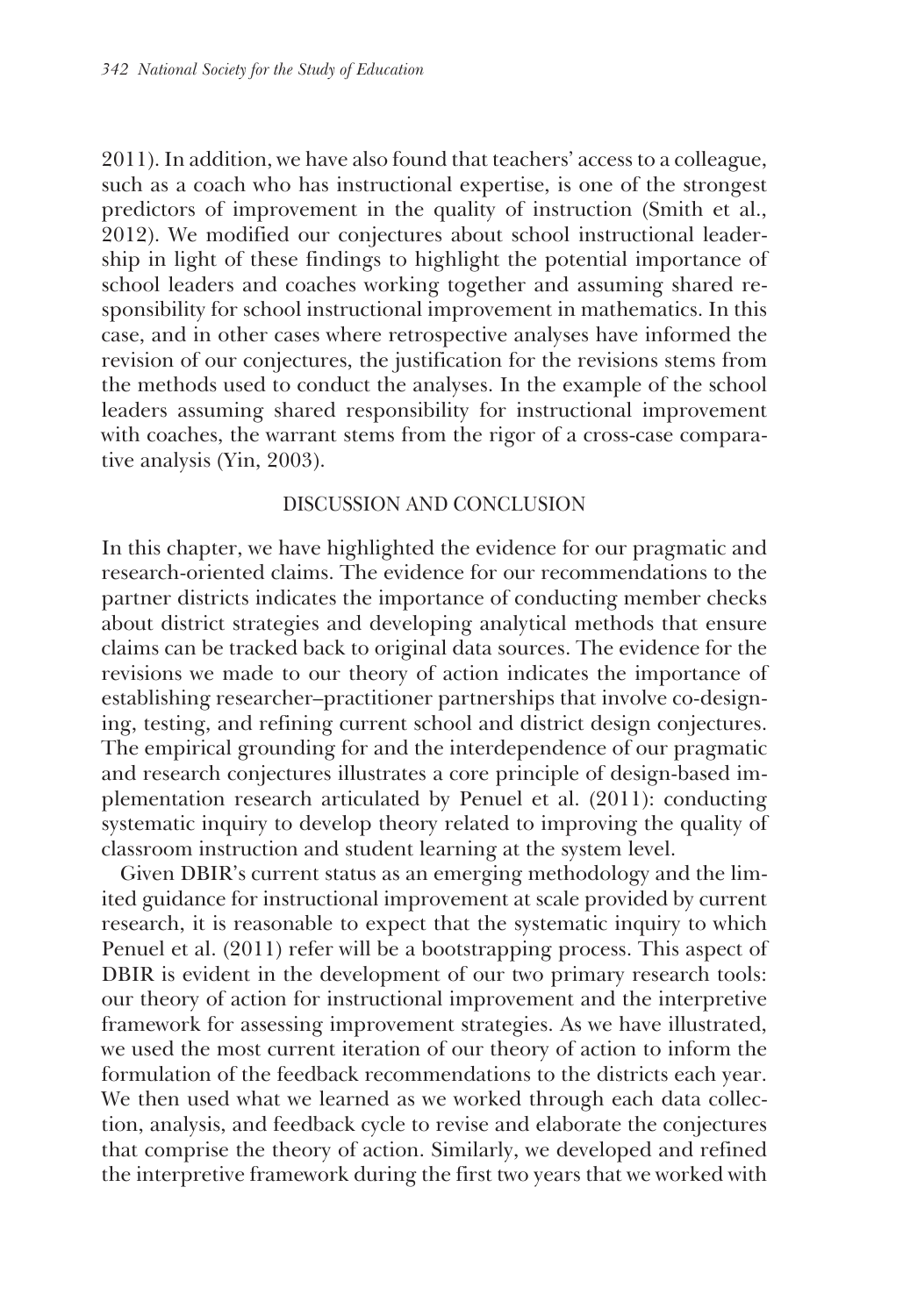the four districts by organizing the various supports that the districts were attempting to implement into conceptually meaningful categories.

It is worth clarifying that the theory of action and interpretive framework exemplify two general types of research tools that are, in our view, essential for DBIR. The school and district design conjectures that comprise the theory of action both informed our work with the partner districts and are a primary product of our work. The interpretive framework enabled us to make sense of the school and district contexts in which participants were developing and refining their practices. Given the complexity of the school and district settings in which design-based implementation studies are conducted, ongoing interpretations made while conducting a study are necessarily highly selective and reflect assumptions about which aspects of the settings in which participants work are important. As we illustrated in the case of the interpretive framework, these ongoing interpretations of how improvement strategies are playing out ground decisions about whether to continue with particular strategies, modify them, or abandon them. In our view, the development, explication, and refinement of interpretive frameworks for assessing intended improvement strategies and making sense of their implementation should be central to DBIR.

As our work with the partner districts illustrates, capacity to conduct DBIR is not limited to the development of research tools, but also includes tools and routines for communicating with school and district partners. Our key communication tools were the *District Design Documents* in which we shared our understanding of the districts' intended improvement strategies with district leaders and the *District Feedback and Recommendations Reports*. Our key routine was to conduct meetings with the leaders of each district each year to discuss our findings and recommendations. It is worth noting that our primary point of reference when creating the documents and reports each year and when conducting the meetings were districts' improvement goals and the strategies they were attempting to implement to achieve those goals. We contend that this is more generally an appropriate point of reference for DBIR as it places the practitioners' ongoing instructional improvement efforts at the center of partnership work.

In addition to tools and routines, capacity to conduct DBIR includes the skills and dispositions of the research team. Based on the MIST experience, we consider it essential to build interdisciplinary teams. We noted early in this chapter that work of the type that we have illustrated falls at the intersection of research on teaching and learning and research on educational policy and leadership. It was, therefore, important that the MIST team included members with backgrounds in mathematics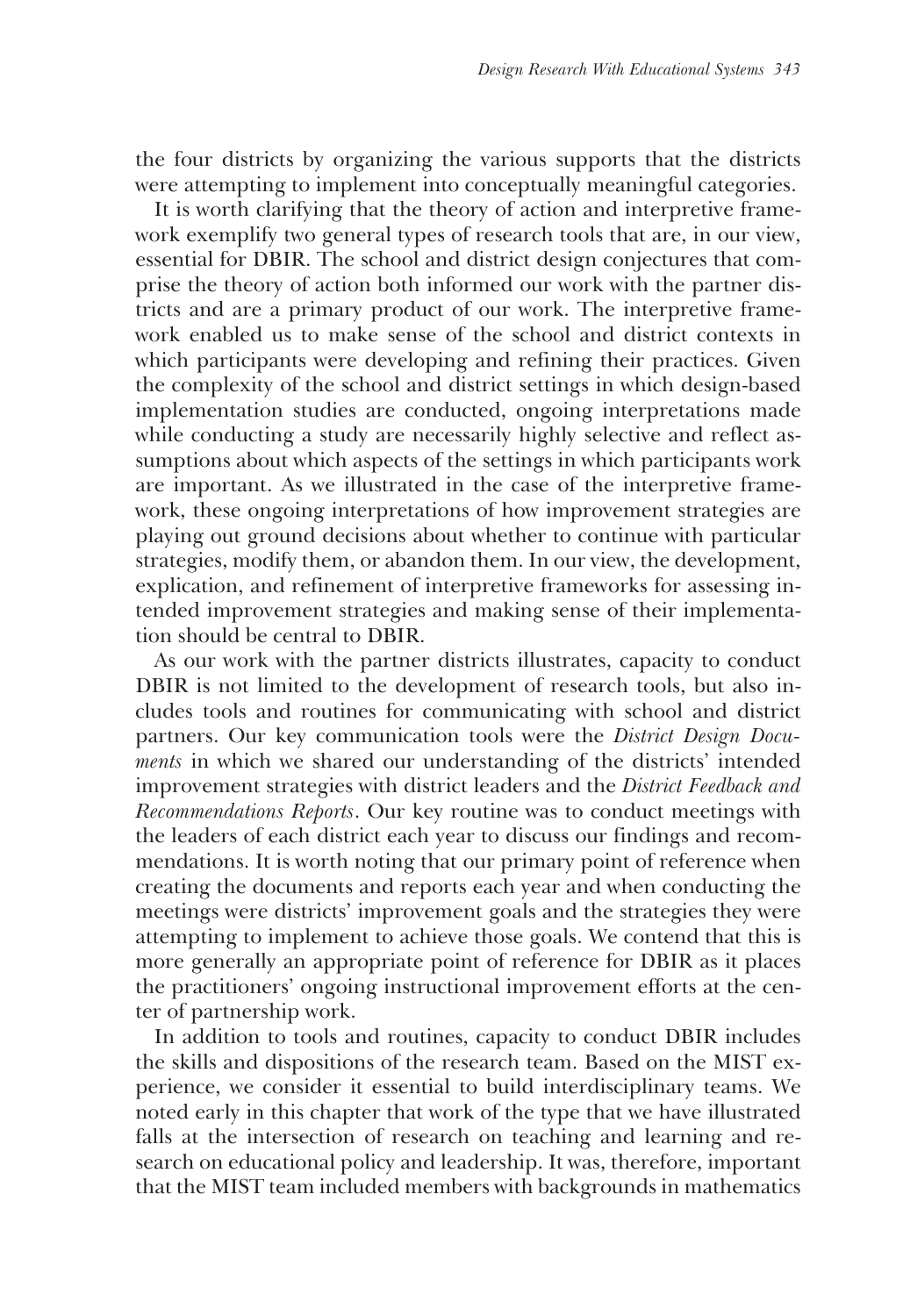education, the learning sciences, teacher education, educational policy, and educational leadership.

Methodologically, we have also found diversity to be a major asset as team members have expertise in a range of methods including ethnography, case study research, design research, social network theory, and quantitative data analysis. In addition, diversity in research interests has proven valuable, with different team members focusing on particular components of our theory of action. To be productive, this diversity requires that team members' work is oriented by a commitment to a common set of problems that they see the value of and are willing to bridge across research specializations. One index of an effective research team is the extent to which individual members become brokers between different research specializations.

With regard to dispositions, DBIR requires that researchers develop new ways of working with practitioners that prioritize the development of trust, take schools' and districts' current improvement goals and strategies as a primary point of reference, and are sensitive to schools' and districts' capacities and constraints. In this respect, DBIR differs significantly from more conventional researcher–practitioner relationships in which researchers work in schools to trial and perhaps refine innovations that they have developed as next steps in their research programs independently of the concerns of practitioners. DBIR requires that researchers' work with practitioners is at the service of practitioners' instructional improvement efforts. Because this was a cardinal principle for MIST, the four-year collaboration with the partner districts proved to be a transformative experience for the MIST lead researchers. In the course of the collaboration with district colleagues, they came to identify with the types of problems that their practitioner colleagues were addressing and came to question the significance of many of the issues constituted as important in the internal conversations of particular research communities. From this new perspective, "there is no there" in much educational research because it lacks a grounding in the reality of schooling and the practices of instructional improvement.

A final and often overlooked aspect of capacity to conduct DBIR is effective research team management. Such management involves developing and maintaining relationships with practitioner colleagues, in part by ensuring that research demands do not overly burden often stressed schools and districts. In addition, it involves balancing the pragmatic agenda of contributing to practitioners' improvement efforts with the research agenda by creating internal team structures, tools, and routines (e.g., interview and school summary forms) that both streamline work and enable team members to see how they contribute to the larger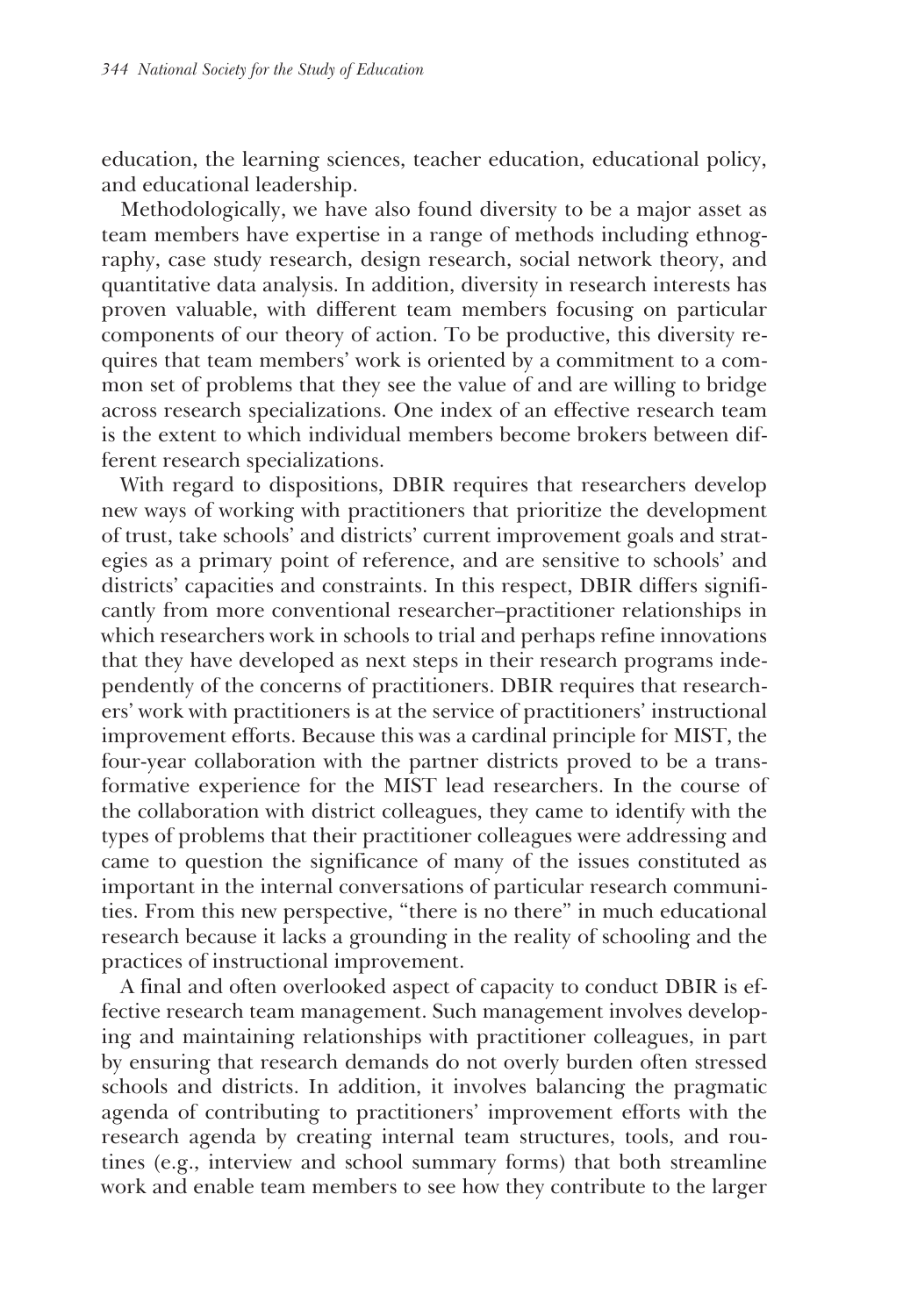enterprise. In this regard, it is important to establish mechanisms that support team members in developing an overview of research analyses being conducted across the team and in ensuring that potentially related analyses mutually inform each other. Finally, management involves fostering a team culture that takes practitioners' concerns seriously and that provides learning opportunities for graduate students to develop the types of skills and dispositions we have described. Reading about, discussing, and observing others' efforts to conduct DBIR can result in the ability to commentate competently on DBIR (Fish, 1989). However, the development of the capability to conduct design-based implementation studies and the disposition to want to do so requires co-participating in the practice of conducting such studies. A primary management aim is to organize graduate students' participation so that it has the characteristics of research apprenticeship to the greatest extent possible. The development of a cadre of beginning researchers who can and want to engage in this type of work is critical if DBIR is to become more than a marginal methodology.

## *Acknowledgments*

*The research project reported on in this chapter was supported by the National Science Foundation under Grant Nos. ESI-0554535 and DRL-1119122. Kara Jackson's contributions to the chapter were also supported by the National Academy of Education/Spencer Postdoctoral Fellowship Program. The opinions expressed do not necessarily reflect the views of either foundation. The work reported on in this chapter has been conducted in collaboration with Dan Berebitsky, Glenn Colby, Anne Garrison, Lynsey Gibbons, Karin Katterfeld, Adrian Larbi-Cherif, Christine Larson, Chuck Munter, Charlotte Munoz, Brooks Rosenquist, Rebecca Schmidt, and Jonee Wilson.*

#### *References*

- Argyris, C., & Schön, D. (1974). *Theory of practice*. San Francisco: Jossey-Bass.
- Argyris, C., & Schön, D. (1978). *Organizational learning: A theory of action perspective*. Reading, MA: Addison Wesley.
- Ball, D. L., Sleep, L., Boerst, T., & Bass, H. (2009). Combining the development of practice and the practice of development in teacher education. *Elementary School Journal, 109*(5), 458–476.
- Borko, H. (2004). Professional development and teacher learning: Mapping the terrain. *Educational Researcher, 33*(8), 3–15.
- Boston, M. D. (2012). Assessing the quality of mathematics instruction. *Elementary School Journal, 113.*
- Brown, J. S., & Duguid, P. (1991). Organizational learning and communities-of-practice: Towards a unified view of working, learning, and innovation. *Organizational Science, 2*(1), 40–57.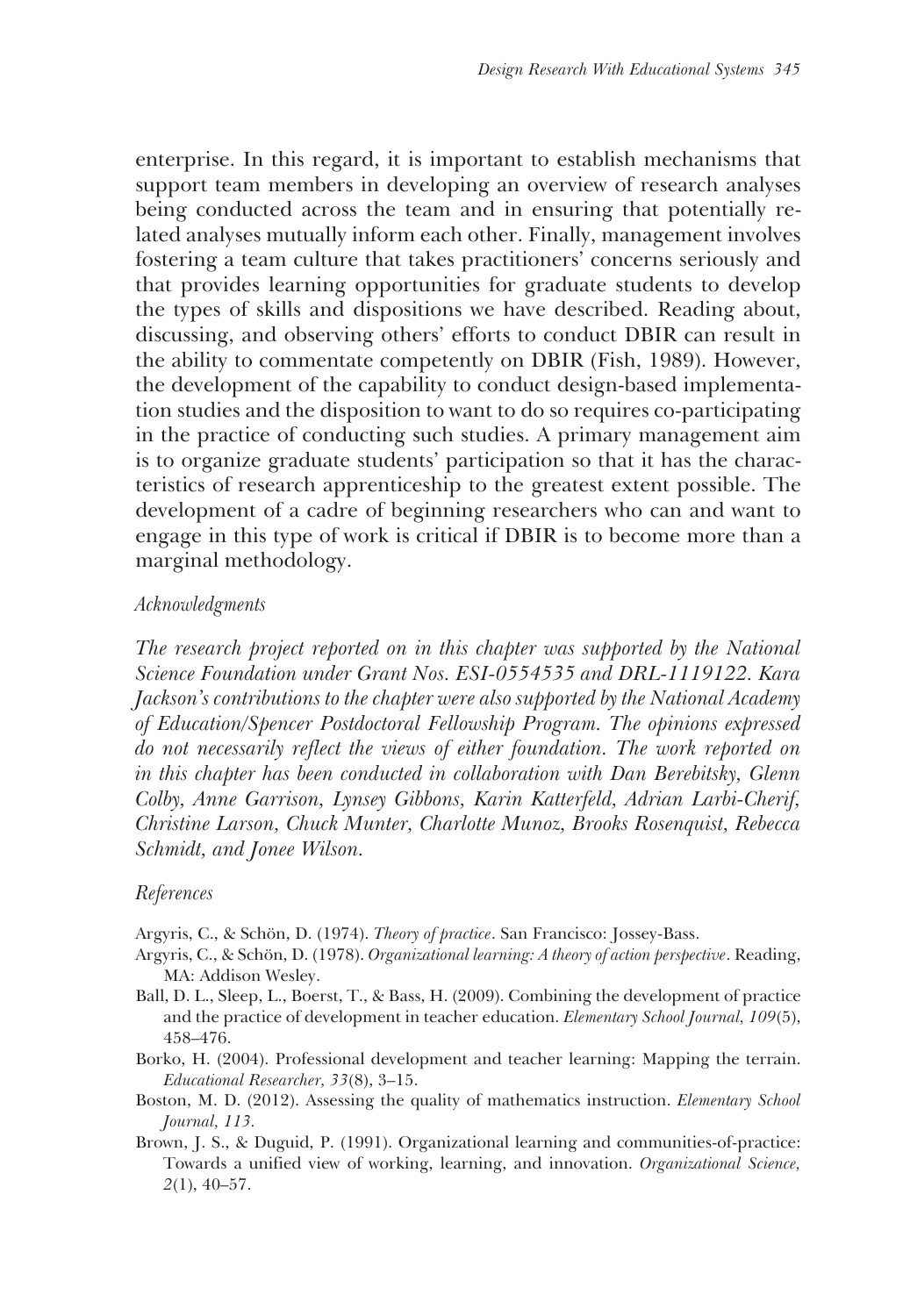- Bryk, A. S. (2009). Support a science of performance improvement. *Phi Delta Kappan, 90*(8), 597–600.
- Cobb, P., & Jackson, K. (2011). Towards an empirically grounded theory of action for improving the quality of mathematics teaching at scale. *Mathematics Teacher Education and Development, 13*(1), 6–33.
- Cobb, P., & Jackson, K. (2012). Analyzing educational policies: A learning design perspective. *The Journal of the Learning Sciences*, *21*(4), 487–521.
- Cobb, P., & Smith, T. (2008). District development as a means of improving mathematics teaching and learning at scale. In K. Krainer & T. Wood (Eds.), *International handbook of mathematics teacher education: Vol. 3. Participants in mathematics teacher education: Individuals, teams, communities and networks* (pp. 231–254). Rotterdam, Netherlands: Sense.
- Coburn, C. E., & Russell, J. L. (2008). District policy and teachers' social networks. *Educational Evaluation and Policy Analysis, 30*(3), 203–235.
- Cohen, D. K. (2011). *Teaching and its predicaments*. Cambridge, MA: Harvard University Press.
- Cohen, D. K., & Hill, H. C. (2000). Instructional policy and classroom performance: The mathematics reform in California. *Teachers College Record, 102*(2), 294–343.
- Darling-Hammond, L., Wei, R. C., Andree, A., Richardson, N., & Orphanos, S. (2009). *Professional learning in the learning profession: A status report on teacher development in the United States and abroad*. Dallas, TX: National Staff Development Council.
- Feldman, M. S., & Pentland, B. T. (2003). Reconceptualizing organizational routines as a source of flexibility and change. *Administrative Science Quarterly, 48*(1), 1–19.
- Fish, S. (1989). *Doing what comes naturally*. Durham, NC: Duke University Press.
- Franke, M. L., Kazemi, E., & Battey, D. (2007). Mathematics teaching and classroom practice. In F. K. Lester (Ed.), *Second handbook of research on mathematics teaching and learning* (pp. 225–256). Greenwich, CT: Information Age Publishers.
- Gibbons, L., Garrison, A., & Cobb, P. (2011, April). *Factors that influence coach centrality*. Paper presented at the annual meeting of the American Educational Research Association, New Orleans, LA.
- Grossman, P., & McDonald, M. (2008). Back to the future: Directions for research in teaching and teacher education. *American Educational Research Journal, 45*(1), 184–205.
- Hiebert, J. S., & Grouws, D. A. (2007). The effects of classroom mathematics teaching on students' learning. In F. Lester (Ed.), *Second handbook of research on mathematics teaching and learning: Vol. 1* (pp. 271–405). Greenwich, CT: Information Age Publishing.
- Hill, H. C., Schilling, S. G., & Ball, D. L. (2004). Developing measures of teachers' mathematics knowledge for teaching. *The Elementary School Journal, 105*(1), 11–30.
- Honig, M. I. (2008). District central offices as learning organizations: How sociocultural and organizational learning theories elaborate district central office administrators' participation in teaching and learning improvement efforts. *American Journal of Education, 114*(4), 627–664.
- Honig, M. I. (2013). Beyond the policy memo: Designing to strengthen the practice of district central office leadership for instructional improvement at scale. *National Society for the Study of Education Yearbook*, *112*(2), 256–273.
- Horn, I. S., & Little, J. W. (2010). Attending to problems of practice: Routines and resources for professional learning in teachers' workplace interactions. *American Educational Research Journal, 47*(1), 181–217.
- Jackson, K. (2011, April). *Exploring relationships between mathematics teachers' views of students' mathematical capabilities, visions of instruction, and instructional practices*. Paper presented at the annual meeting of the American Educational Research Association, New Orleans, LA.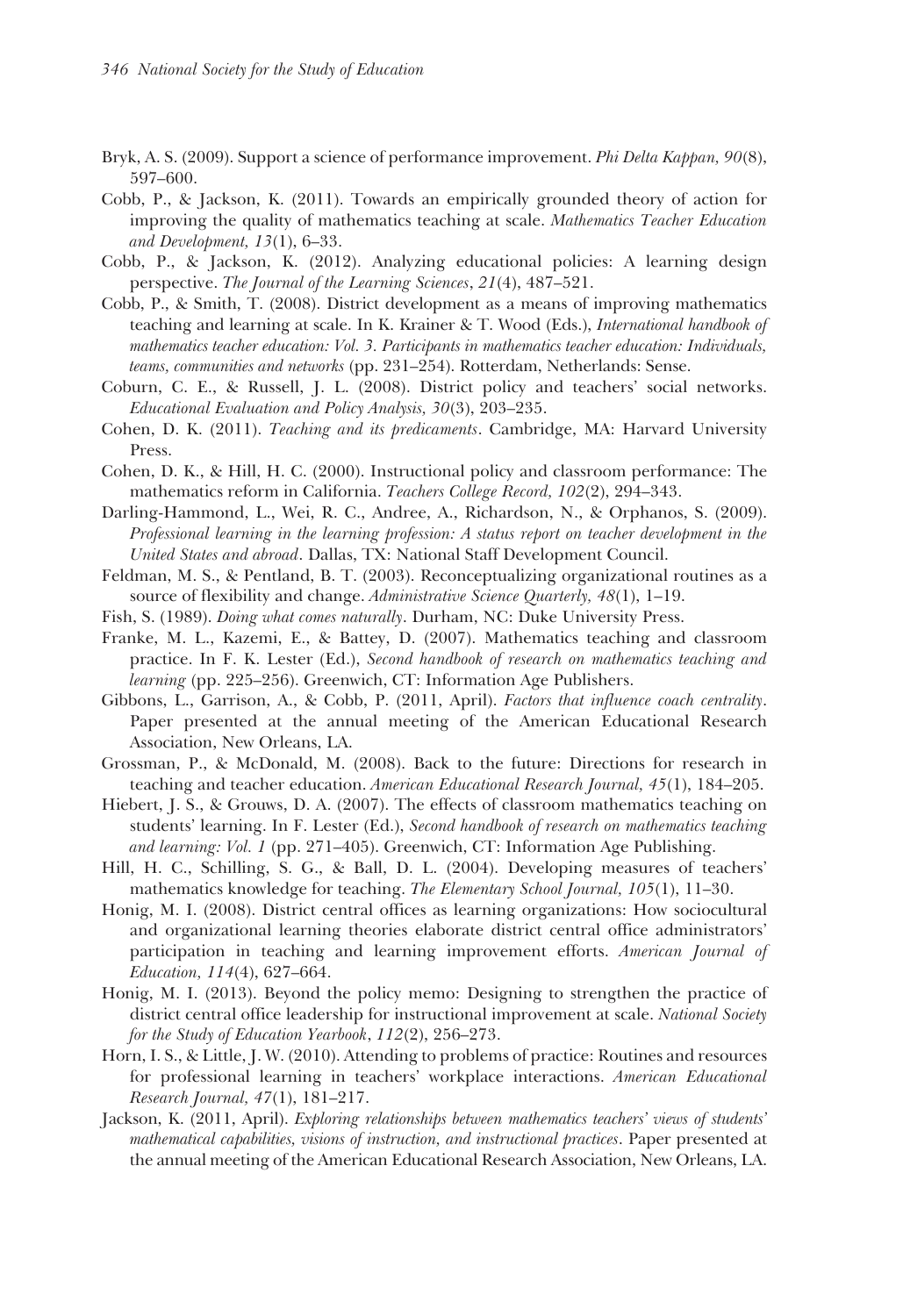- Kazemi, E., Franke, M. L., & Lampert, M. (2009). *Developing pedagogies in teacher education to support novice teachers' ability to enact ambitious instruction.* Paper presented at the annual meeting of the Mathematics Education Research Group of Australasia, Wellington, New Zealand.
- Kelly, A. E. (2004). Design research in education: Yes, but is it methodological? *Journal of the Learning Sciences, 13*(1), 115–128.
- Lampert, M. (2001). *Teaching problems and the problems of teaching*. New Haven, CT: Yale University Press.
- Lampert, M. (2010). Learning teaching in, from, and for practice: What do we mean? *Journal of Teacher Education, 61*(1–2), 21–34.
- Lampert, M., & Graziani, F. (2009). Instructional activities as a tool for teachers' and teacher educators' learning. *The Elementary School Journal, 109*(5), 491–509.
- Lave, J. (1993). The practice of learning. In S. Chaiklin & J. Lave (Eds.), *Understanding practice: Perspectives on activity and context* (pp. 3–32). Cambridge, UK: Cambridge University Press.
- Lave, J., & Wenger, E. (1991). *Situated learning: Legitimate peripheral participation*. London: Cambridge University Press.
- Lehrer, R., & Schauble, L. (2004). Modeling natural variation through distribution. *American Educational Research Journal, 41*(3), 635–679.
- Meira, L. (1998). Making sense of instructional devices: The emergence of transparency in mathematical activity. *Journal for Research in Mathematics Education, 29*(2), 121–142.
- Munter, C. (2009, September). *Defining visions of high-quality mathematics instruction.* Paper presented at the the annual meeting of the North American Group for the Psychology of Mathematics Education, Atlanta, GA.
- Nelson, B. S., & Sassi, A. (2005). *The effective principal: Instructional leadership for high-quality learning*. New York: Teachers College Press.
- Pea, R. D. (1993). Practices of distributed intelligence and designs for education. In G. Salomon (Ed.), *Distributed cognitions* (pp. 47–87). New York: Cambridge University Press.
- Penuel, W. R., Fishman, B. J., Cheng, B. H., & Sabelli, N. (2011). Organizing research and development at the intersection of learning, implementation, and design. *Educational Researcher, 40*(7), 331–337.
- Remillard, J. (2005). Examining key concepts in research on teachers' use of mathematics curricula. *Review of Educational Research, 75*(2), 211–246.
- Resnick, L. (2010). Nested learning systems for the thinking curriculum. *Educational Researcher, 39*(3), 183–197.
- Resnick, L., & Glennan, J., T. K. (2002). Leadership for learning: A theory of action for urban school districts. In A. M. Hightower, M. S. Knapp, J. A. Marsh, & M. W. McLaughlin (Eds.), *School districts and instructional renewal: Critical issues in educational leadership* (pp. 160–172). New York: Teachers College Press.
- Robinson, V. M. J., Lloyd, C. A., & Rowe, K. J. (2008). The impact of leadership on student outcomes: An analysis of the differential effects of leadership types. *Educational Administration Quarterly, 44*(5), 635–674.
- Rogoff, B. (1994). Developing understanding of the idea of communities of learners. *Mind, Culture, and Activity, 1*(4), 209–229.
- Rogoff, B. (1997). Evaluating development in the process of participation: Theory, methods, and practice building on each other. In E. Amsel & A. Renninger (Eds.), *Change and development: Issues of theory, application, and method* (pp. 265–285). Hillsdale, NJ: Erlbaum.
- Scherrer, J., Israel, N., & Resnick, L.B. (2013). Beyond classrooms: Scaling and sustaining instructional innovations. *National Society for the Study of Education Yearbook*, *112*(2), 426–442.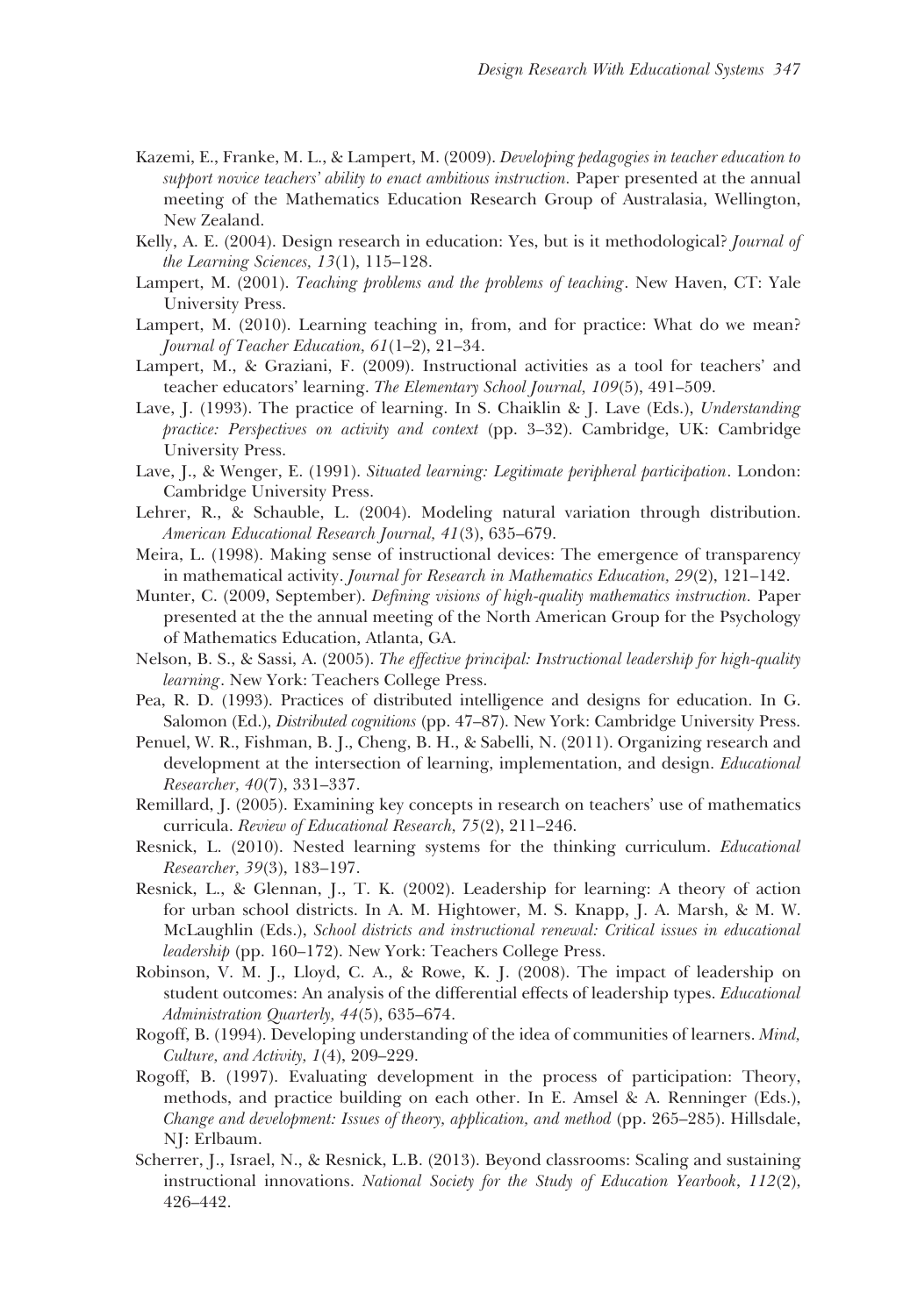- Sfard, A. (2008). *Thinking as communicating: Human development, the growth of discourses, and mathematizing*. New York: Cambridge University Press.
- Sherer, J. Z., & Spillane, J. P. (2011). Constancy and change in work practice in schools: The role of organizational routines. *Teachers College Record, 113*(3), 611–657.
- Smaling, A. (1992). Varieties of methodological intersubjectivity—The relations with qualitative and quantitative research, and with objectivity. *Quality and Quantity, 26*(2), 169–180.
- Smith, T., Schmidt, R., Berebitsky, D., Garrison, A., Larbi-Cherif, A., & Cobb, P. (2012, April). *Relationships between school and district supports for adopting an inquiry-oriented curriculum and change in the quality of teaching*. Paper presented at the annual meeting of the American Educational Research Association, Vancouver, Canada.
- Spillane, J. P. (1999). External reform initiatives and teachers' efforts to reconstruct their practice: The mediating role of teachers' zones of enactment. *Curriculum Studies, 31*(2), 143–175.
- Spillane, J. P., & Thompson, C. L. (1997). Reconstructing conceptions of local capacity: The local education agency's capacity for ambitious instructional reform. *Educational Evaluation and Policy Analysis, 19*(2), 185–203.
- Stein, M. K., Engle, R. A., Smith, M. S., & Hughes, E. K. (2008). Orchestrating productive mathematical discussions: Five practices for helping teachers move beyond show and tell. *Mathematical Thinking and Learning, 10*(4), 313–340.
- Stein, M. K., & Nelson, B. S. (2003). Leadership content knowledge. *Educational Evaluation and Policy Analysis, 25*(4), 423–448.
- Stein, M. K., Smith, M. S., Henningsen, M. A., & Silver, E. A. (2000). *Implementing standardsbased mathematics instruction: A casebook for professional development*. New York: Teachers College Press.
- Stein, M. K., & Spillane, J. P. (2005). Research on teaching and research on educational administration: Building a bridge. In B. Firestone & C. Riehl (Eds.), *Developing an agenda for research on educational leadership* (pp. 28–45). Thousand Oaks, CA: Sage Publications.
- Stephan, M., Bowers, J., & Cobb, P. (Eds.). (2003). *Supporting students' development of measuring conceptions: Analyzing students' learning in social context. Journal for Research in Mathematics Education Monograph No. 12.* Reston, VA: National Council of Teachers of Mathematics.
- Stigler, J., & Hiebert, J. I. (1999). *The teaching gap: Best ideas from the world's teachers for improving education in the classroom*. New York: Free Press.
- Yin, R. K. (2003). *Case study research: Design and methods* (3rd ed.). Thousand Oaks, CA: Sage Publications.

PAUL COBB is a professor of mathematics education at Vanderbilt University. His research focuses on improving the quality of mathematics teaching and, thus, student learning on a large scale, and on issues of equity in students' access to significant mathematical ideas. Recent publications include "Towards an empirically grounded theory of action for improving the quality of mathematics teaching at scale" (2011, *Mathematics Teacher Education and Development*) with Kara Jackson and "Analyzing educational policies as designs for supporting learning" (2012, *Journal of the Learning Sciences*) with Kara Jackson.